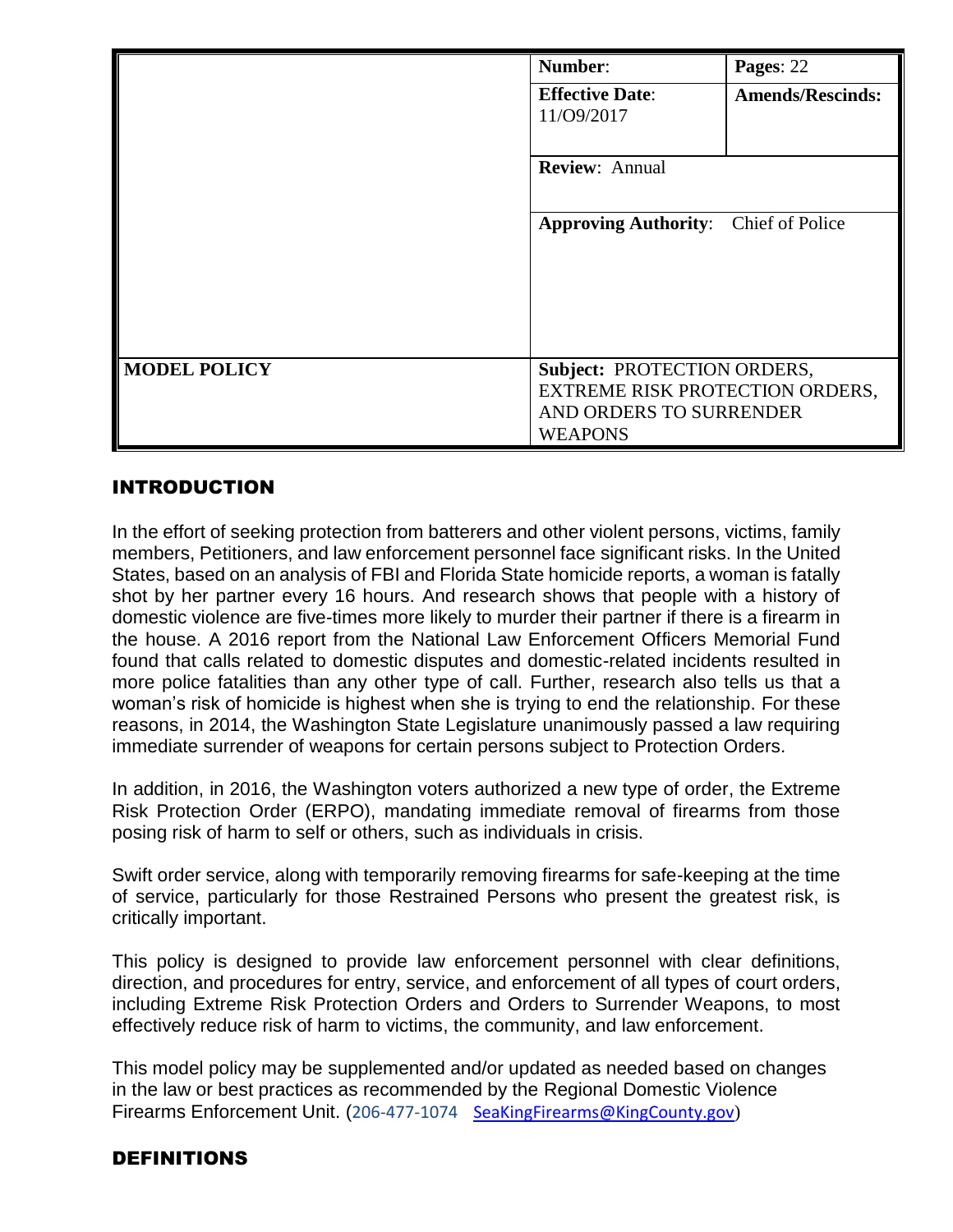| <b>POLICE DEPARTMENT</b><br>POLICY AND PROCEDURE MANUAL                                                         | <b>NUMBER:</b> | <b>PAGE</b><br>2 of 21               |
|-----------------------------------------------------------------------------------------------------------------|----------------|--------------------------------------|
| <b>SUBJECT: PROTECTION ORDERS, EXTREME RISK</b><br>PROTECTION ORDERS, AND ORDERS TO SURRENDER<br><b>WEAPONS</b> |                | <b>EFFECTIVE DATE:</b><br><b>TBD</b> |

Family or Household Member – Individuals who have the following types of relationships with a Respondent/Restrained Person:

- Persons related by blood, marriage or adoption
- Dating partners. Persons 13 years of age or older in a dating relationship with a person 16 years of age or older
- Persons with a child in common, regardless of whether such persons have been married or have lived together
- Persons who reside or have resided together (for an ERPO, the persons must have resided together within the past year)
- Domestic partner
- Person in a biological or legal parent-child relationship, including stepparents and stepchildren and grandparents and grandchildren
- Persons acting or have acted as the Respondent/Restrained Person's legal guardian

Intimate Partner – A person who is or was married, in a state-registered domestic partnership, or in an intimate or dating relationship with another person at the present or at some time in the past. Any person who has one or more children in common with another person, regardless of whether they have been married, in a domestic partnership with each other, or lived together at any time, shall be treated as an Intimate Partner.

Petitioner – The person who files the initial case. In most cases, the person who initiates the case is also the Protected Person. In some situations, where there is an overarching family law case, such as a dissolution, or parenting plan, the person who initiated that case may be listed as the Respondent/Restrained Person on the Protection Order.

Protected Person – The person who asks the court to issue a Protection Order. The Protected Person may be either the named Petitioner or Respondent, depending upon the type of case, as noted above. In the case of ERPOs, there is no Protected Person, rather there is a Petitioner, who may be an individual or a law enforcement agency.

Respondent – The person who initially must respond to the case filed by the Petitioner and who is the "Restrained Person". In an Extreme Risk Protection Order, the Respondent is always the person ordered to surrender firearms/concealed pistol license.

Restrained Person – The person to whom the order applies. A Restrained Person may be prohibited from having contact with the Protected Person or other family member, or having access to any firearm and concealed pistol license.

# TYPES OF ORDERS

(See also: https://wscadv.org/wp-content/uploads/2015/06/WA-State-Civil-Safety-Order-Comparison-Chart.pdf)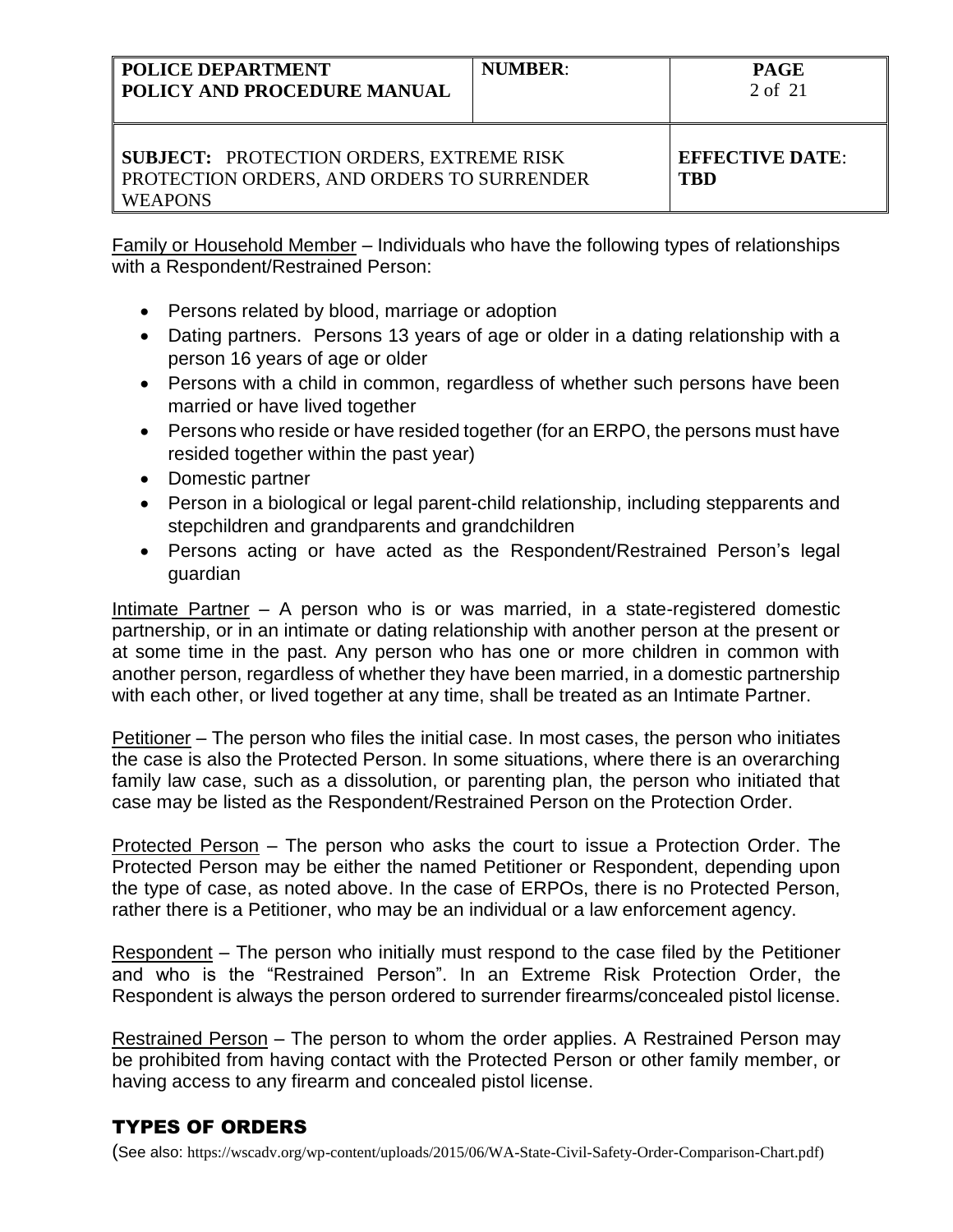| <b>POLICE DEPARTMENT</b><br>POLICY AND PROCEDURE MANUAL                                                         | <b>NUMBER:</b> | <b>PAGE</b><br>3 of 21               |
|-----------------------------------------------------------------------------------------------------------------|----------------|--------------------------------------|
| <b>SUBJECT: PROTECTION ORDERS, EXTREME RISK</b><br>PROTECTION ORDERS, AND ORDERS TO SURRENDER<br><b>WEAPONS</b> |                | <b>EFFECTIVE DATE:</b><br><b>TRD</b> |

Court Orders – Court orders come in many forms and may be issued by a Superior Court, Juvenile Court, District Court, Municipal Court, other states, or a Tribal Court. For some orders, the court may issue an Ex Parte (Temporary/ Emergency) Order that is effective until the court holds a hearing. Different types of orders include:

- 1. No Contact Order No Contact Orders may be imposed as part of a criminal proceeding, usually during a defendant's first court appearance. The order is served in court, and does not require a petition, request, or approval from the victim. No Contact Orders can be issued in any Superior, District or Municipal Court. No Contact Orders may be issued for the following types of criminal events:
	- a. Domestic Violence (RCW 10.99)
	- b. Promoting Prostitution (RCW 9A.88)
	- c. Trafficking (RCW 9A.40)
	- d. Harassment (9A.46) Obtained by a person alarmed, annoyed or harassed by another person.
	- e. Stalking (RCW 7.92.160) When any person charged with or arrested for stalking as defined in RCW [9A.46.110](http://app.leg.wa.gov/RCW/default.aspx?cite=9A.46.110) or any other stalking-related offense under RCW [9A.46.060](http://app.leg.wa.gov/RCW/default.aspx?cite=9A.46.060) is released from custody before arraignment or trial on bail or personal recognizance, the court authorizing the release may prohibit that person from having any contact with the victim. If there is no outstanding restraining or protective order prohibiting that person from having contact with the victim, and the victim does not qualify for a domestic violence Protection Order under chapter RCW [26.50,](http://app.leg.wa.gov/RCW/default.aspx?cite=26.50) the court authorizing release may issue, by telephone, a stalking no-contact order prohibiting the person charged or arrested from having contact with the victim or from knowingly coming within, or knowingly remaining within, a specified distance of a location.
- 2. Protection Orders and Ex Parte Protection Orders Civil order obtained by a person who has been assaulted or who fears abuse. These types of orders are issued at the request of an alleged victim. Presence of a related criminal case is not required. Protection Orders are most often issued by Superior and District Courts. Some Municipal Courts accept Protection Order filings, but not all. Some orders must originate in District Court, while others can be filed directly into Superior Court. When the person seeking protection alleges that harm could result if an order is not issued immediately without prior notice to the Respondent, the court may grant an Ex Parte Temporary Protection Order, which lasts until the full hearing, for which the Respondent will be served notice. Some Temporary Orders entered in District Court will be transferred to Superior Court for the full hearing (most commonly when children are involved.)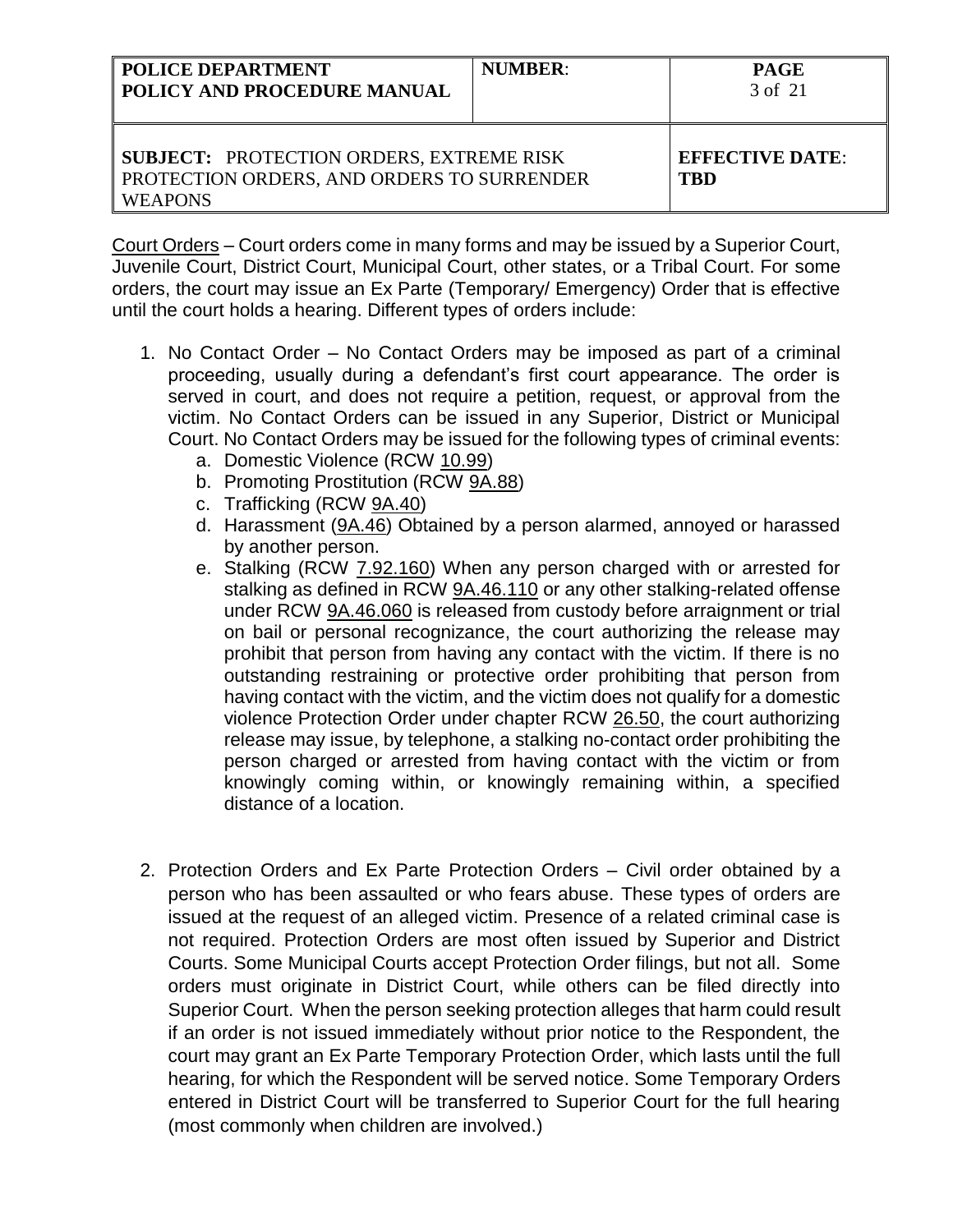| <b>POLICE DEPARTMENT</b><br>POLICY AND PROCEDURE MANUAL                                                         | <b>NUMBER:</b> | <b>PAGE</b><br>4 of 21        |
|-----------------------------------------------------------------------------------------------------------------|----------------|-------------------------------|
| <b>SUBJECT: PROTECTION ORDERS, EXTREME RISK</b><br>PROTECTION ORDERS, AND ORDERS TO SURRENDER<br><b>WEAPONS</b> |                | <b>EFFECTIVE DATE:</b><br>TBD |

The following types of Protection Orders are available:

- a. Domestic Violence (RCW 26.50)
- b. Vulnerable Adult (RCW 74.34) Obtained by a vulnerable adult or an interested person on behalf of a vulnerable adult.
- c. Stalking (RCW 7.92) Obtained by a person who does not qualify as a family or household member for a Protection Order under RCW 26.50 and who is a victim of stalking conduct. The order can also be obtained by an interested person on behalf of a vulnerable adult or the legal guardian of a minor child.
- d. Sexual Assault (RCW 7.90) Obtained by a person who does not qualify for a Domestic Violence Protection Order and is a victim of non-consensual sexual conduct or non-consensual sexual penetration, including a single incident.
- e. Anti-Harassment (RCW 10.14) Obtained by a person who does not qualify for a Stalking Order and who is the victim of unwanted continuing contact that seriously annoys, alarms, or causes distress. Courts often require a showing that the person being harassed has made it clear to the other party that they want no further contact. There are filing fees for this type of order but fees can be waived if the person filing is low-income.

Orders to Surrender Weapon Issued Without Notice entered at the time of the Temporary Domestic Violence Protection Order are becoming more common. Personnel should look through all order paperwork sent for service to see if this type of order has been granted. Refer to the "Service of Orders" section for more details.

- 3. Restraining Order (RCW 26.09, 26.10, 26.44) Temporary and Permanent Restraining Orders are generally filed as part of an existing family law case, generally in conjunction with divorce proceedings or child custody cases. Restraining Orders may also be granted when there are allegations of domestic violence, child sexual or physical abuse by a parent or family member.
- 4. Order to Surrender Weapons (OTSW) and Order to Surrender Weapon Without Notice (OTSWWN) (RCW 9.41.800) – Depending on the facts, a court must or may order a party to surrender any firearm or other dangerous weapon. The court directs surrender to law enforcement, to the party's legal counsel, or to any person designated by the court. An Order to Surrender Weapons is generally issued in conjunction with other orders and requires a Respondent/Restrained person to:
	- a. Immediately surrender all firearm or other dangerous weapons;
	- b. Surrender any concealed pistol license issued under RCW [9.41.070;](http://app.leg.wa.gov/RCW/default.aspx?cite=9.41.070)
	- c. Prohibit the party from obtaining or possessing firearms or other dangerous weapons;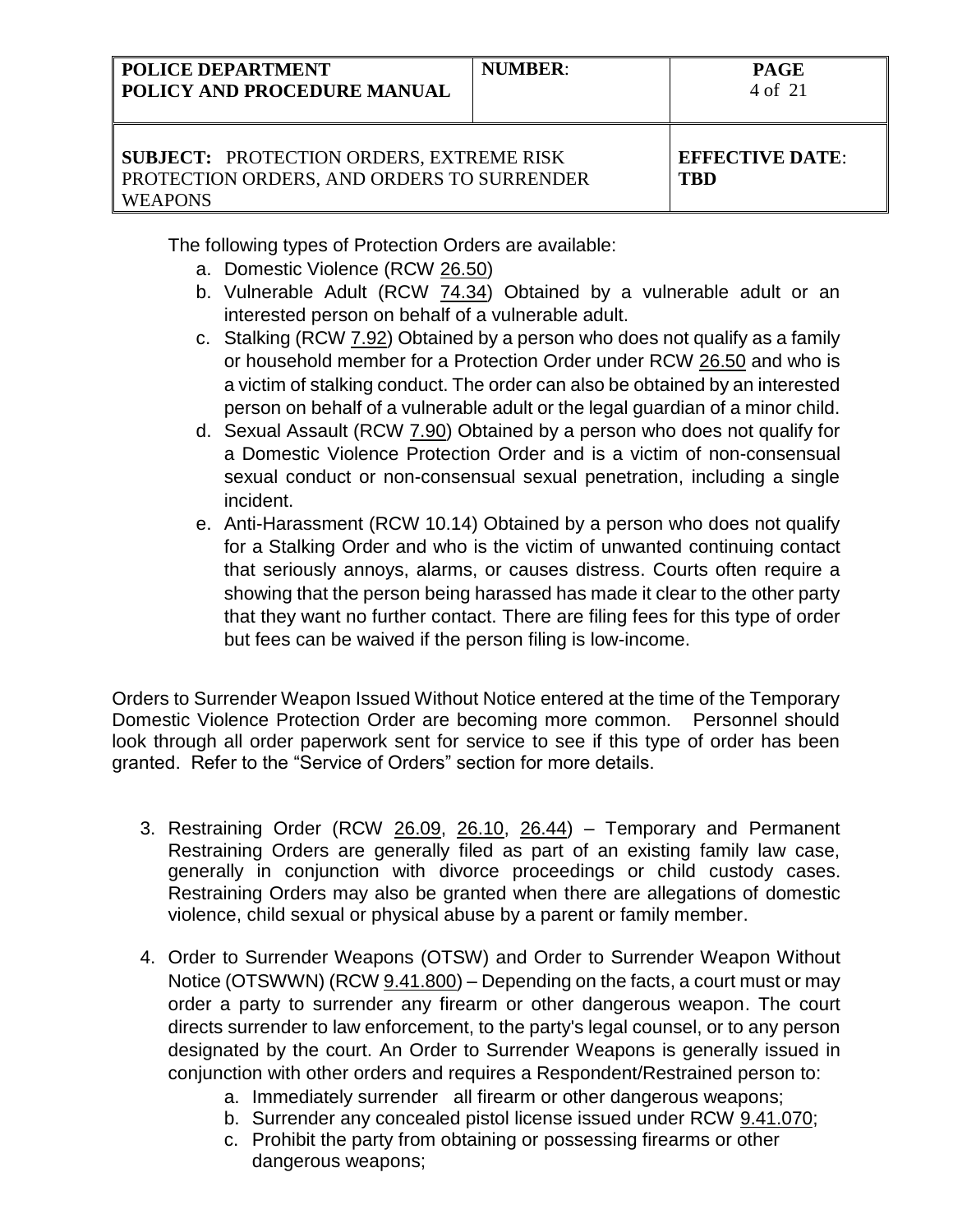| POLICE DEPARTMENT<br>POLICY AND PROCEDURE MANUAL                                                                | <b>NUMBER:</b> | <b>PAGE</b><br>5 of 21               |
|-----------------------------------------------------------------------------------------------------------------|----------------|--------------------------------------|
| <b>SUBJECT: PROTECTION ORDERS, EXTREME RISK</b><br>PROTECTION ORDERS, AND ORDERS TO SURRENDER<br><b>WEAPONS</b> |                | <b>EFFECTIVE DATE:</b><br><b>TBD</b> |

- d. Prohibit the party from obtaining or possessing a concealed pistol license.
- 5. Extreme Risk Protection Order (ERPO) (RCW 7.94) A court order that temporarily suspends a person's access to firearms if there is evidence that the person is threatening to harm him or herself or others. Unlike a No Contact Order or Protection Order, ERPOs do not restrict contact with persons or locations. ERPOs are limited to restricting access to firearms. Because of the risk of violent behavior, the person, who is called a "Respondent" in the ERPO, is ordered by the court to immediately turn over all firearms and any concealed pistol license to law enforcement. The Respondent is also directed not to have a firearm in his or her custody or control, and not to purchase, possess, receive, or attempt to purchase or receive a firearm.

A family or household member or a law enforcement officer or agency may ask the court to issue an ERPO by filing a petition. No criminal case is needed. The law defines a family or household member as any of the following:

- Person related by blood, marriage, or adoption to the Respondent;
- Dating partner of the Respondent;
- Person who has a child in common with the Respondent, regardless of whether such person has been married to the Respondent or has lived together with the Respondent at any time;
- Person who resides or has resided with the Respondent within the past year;
- Domestic partner of the Respondent;
- Person who has a biological or legal parent-child relationship with the Respondent, including stepparents and stepchildren and grandparents and grandchildren, or;
- Person who is acting or has acted as the Respondent's legal guardian.
- 6. Ex Parte Extreme Risk Protection Orders

This Temporary Order is issued by the court without notification to the Respondent. A full ERPO must be issued by Superior Court; however, an **Ex Parte** ERPO may be initially issued by District or Municipal court and transferred by the court to Superior Court for the full hearing and final order (RCW 7.94.030(10)) and (RCW 7.94.050).

Petitioners may request the issuance of an Ex Parte ERPO prior to a full hearing, by including facts in the Petition that based on personal knowledge the Respondent poses a significant danger of causing personal injury to self or others in the near future by having in his or her custody or control, purchasing,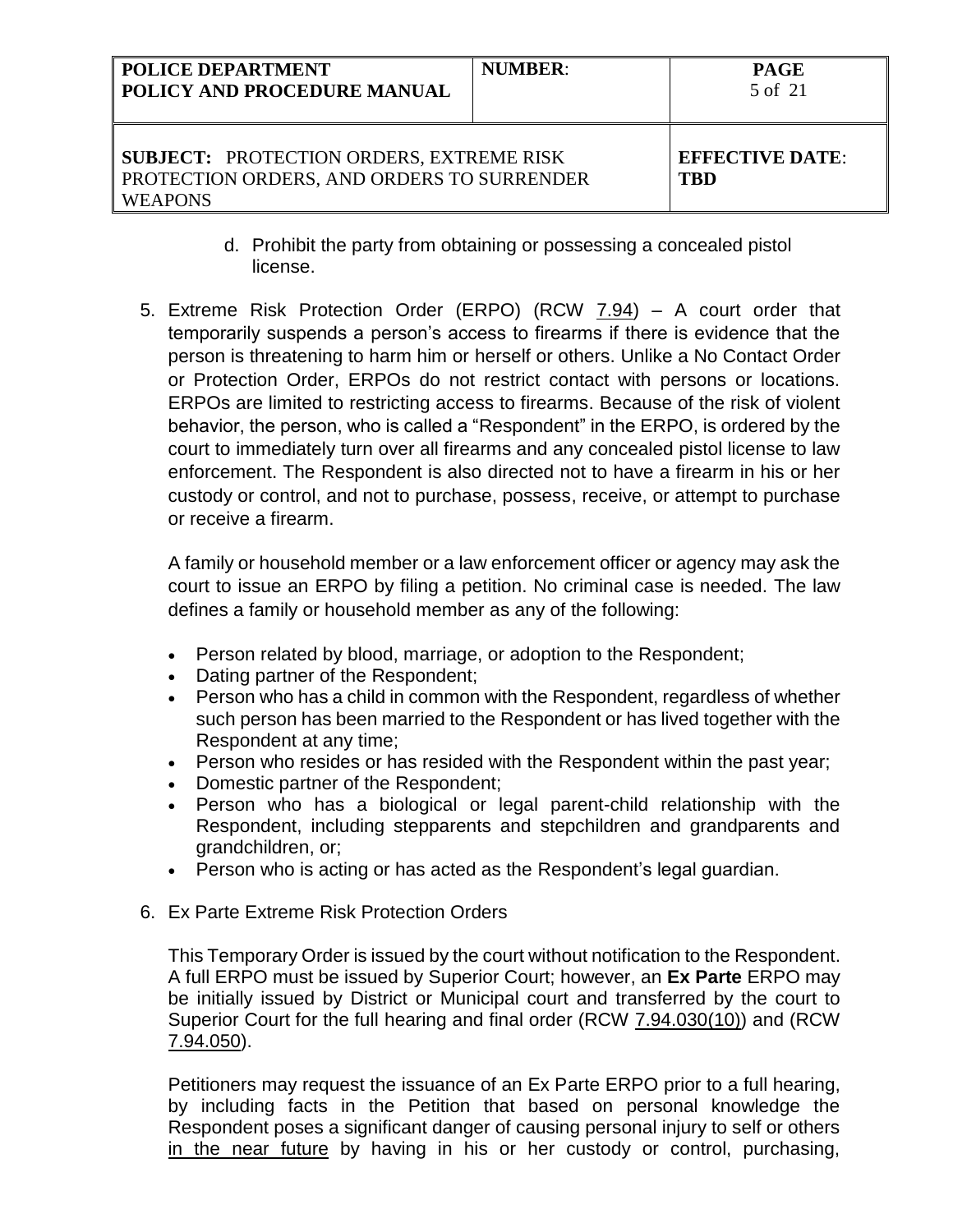| POLICE DEPARTMENT<br><b>POLICY AND PROCEDURE MANUAL</b>                                                         | <b>NUMBER:</b> | <b>PAGE</b><br>6 of 21               |
|-----------------------------------------------------------------------------------------------------------------|----------------|--------------------------------------|
| <b>SUBJECT: PROTECTION ORDERS, EXTREME RISK</b><br>PROTECTION ORDERS, AND ORDERS TO SURRENDER<br><b>WEAPONS</b> |                | <b>EFFECTIVE DATE:</b><br><b>TBD</b> |

possessing, or receiving a firearm. Providing notice of the hearing to the Respondent may increase the danger to the Petitioner or others. The court may factor this in their decision to issue an Ex Parte ERPO.

If a court finds there is reasonable cause to believe that the Respondent poses a significant danger of causing personal injury to self or others in the near future by having in his or her custody or control, purchasing, possessing, or receiving a firearm, (and may also note that providing notice increases danger to the Petitioner or others), the court shall issue an Ex Parte ERPO.

# ORDER VIOLATIONS

A violation of an order may constitute a criminal offense if:

- 1. The order was in place AND
- 2. The offender knew about the order AND
	- The offender engaged in any type of prohibited contact, OR
	- The offender possessed or attempted to possess a firearm (ERPO/OTSW/DVPO's)

Violations may be:

- Gross Misdemeanor If the violation did not involve an assault or reckless endangerment and if the Respondent/Restrained Person does not have two prior convictions for violating an order.
- Class C Felony for some types of Protective Orders) If the contact involved assault or reckless endangerment or if the Respondent/Restrained Person has two prior convictions for violating an order.

## Mandatory Arrests for Some Court Order Violations

Personnel are encouraged to contact and consult with appropriate prosecutors regarding questions about Court Order violations. Personnel should also contact the Law Enforcement Agency responsible for entering the order to do a hand search, if they do not see the order in WACIC. Per RCW 26.50.115(3), presentation of an unexpired, certified copy of a Protection Order with proof of service is sufficient for a law enforcement officer to enforce the order regardless of the presence of the order in the law enforcement computer-based criminal intelligence information system.

Per RCW 10.31.100(2)(a), officers are mandated to make arrests for some Court Order violations: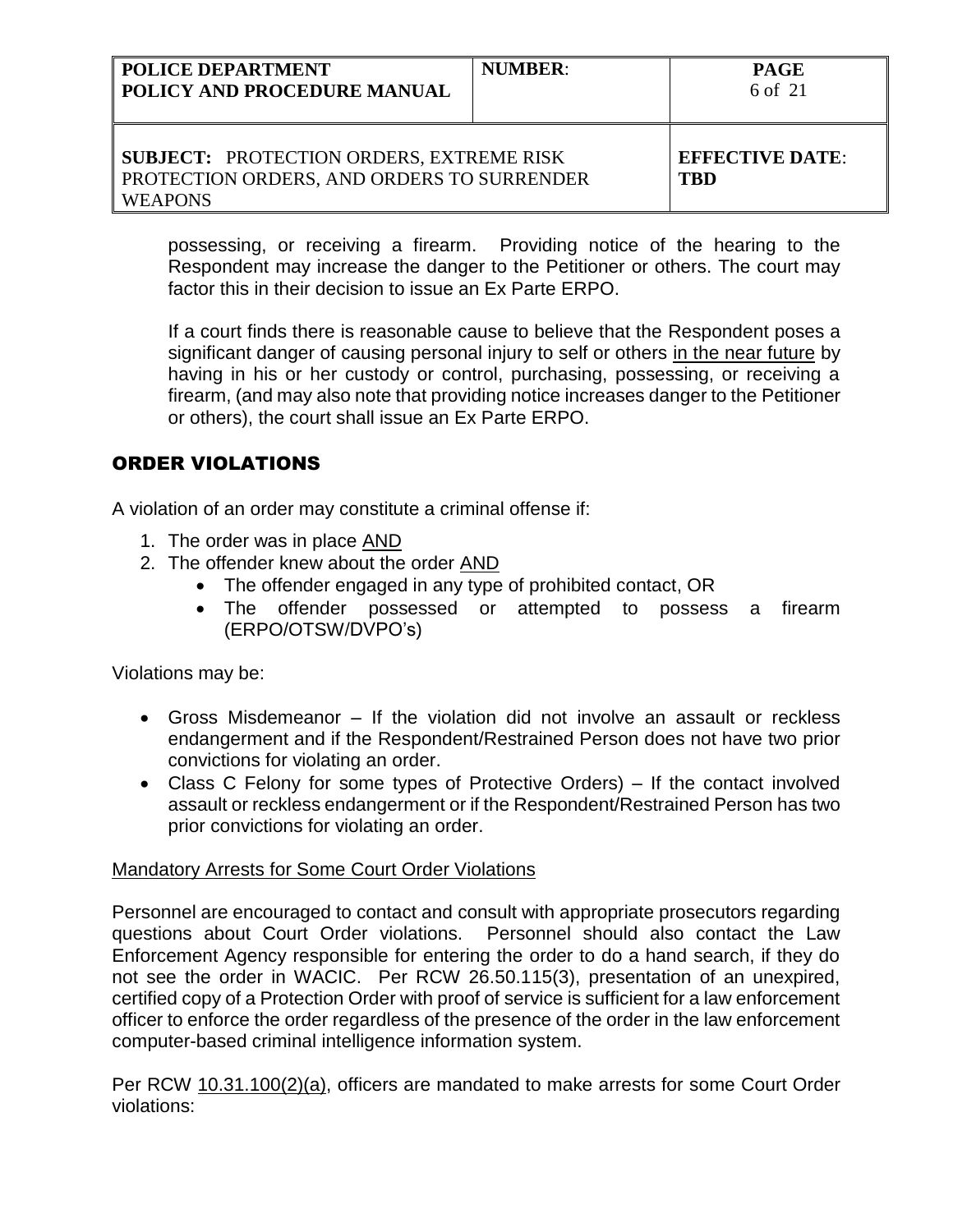| <b>POLICE DEPARTMENT</b><br>POLICY AND PROCEDURE MANUAL                                                         | <b>NUMBER:</b> | <b>PAGE</b><br>7 of 21               |
|-----------------------------------------------------------------------------------------------------------------|----------------|--------------------------------------|
| <b>SUBJECT: PROTECTION ORDERS, EXTREME RISK</b><br>PROTECTION ORDERS, AND ORDERS TO SURRENDER<br><b>WEAPONS</b> |                | <b>EFFECTIVE DATE:</b><br><b>TBD</b> |

- 1. A Respondent/Restrained Person has violated the terms of an order by committing an act or threat of violence, and/or going onto the grounds of or entering a residence, workplace, school, or day care, or knowingly coming within or remaining within, a specified distance of a location prohibited in the order, **AND**
- 2. The type of order is one of the following:
	- Stalking Protection Order and Court-Initiated Stalking No Contact Orders (RCW 7.92)
	- Sexual Assault Protection Order (RCW 7.90)
	- Harassment No Contact Order (RCW 9A.46)
	- Domestic Violence No Contact Order (RCW 10.99)
	- Domestic Violence Protection Order (RCW 26.50)
	- Vulnerable Adult Protection Order (RCW 74.34)
	- Restraining Order (RCW 26.09 & 26.10) Front page of Order must state: "VIOLATION OF THIS ORDER WITH ACTUAL NOTICE OF ITS TERMS IS A CRIMINAL OFFENSE UNDER CHAPTER RCW [26.50](http://app.leg.wa.gov/RCW/default.aspx?cite=26.50) AND WILL SUBJECT A VIOLATOR TO ARREST"
	- Foreign Protection Order (RCW 26.52.020)

Additionally, per RCW 26.50.110, arrests are mandated for violations of the following additional types of orders if a Respondent/Restrained Person knowingly comes within a prohibited residence, workplace, school, day care, or the person knowingly remains within a specified distance of a prohibited location:

- Trafficking No Contact Order (RCW 9A.40)
- Promoting Prostitution No Contact Order (RCW 9A.88)

# ENTRY OF ORDERS RECEIVED FROM COURT

The law enforcement agency has responsibility for entering court orders into the state (WACIC/NCIC) and local databases. Orders, Including Temporary Orders, should be entered the same day they are received whenever possible, so that all law enforcement personnel are aware of them. Timely and complete entry is also important to ensure proper tracking of orders and to be able to work effectively inter-jurisdictionally. The specific procedures for court order entry are detailed in (insert applicable Agency policy here).

The Entering Agency is generally the law enforcement agency with jurisdiction for where a Petitioner resides. If an order was issued by a jurisdiction's Municipal Court, that jurisdiction should enter the order regardless of where the Petitioner resides. The Serving Agency is the law enforcement agency with jurisdiction for where the Respondent/Restrained Person resides. If both Petitioner and Respondent/Restrained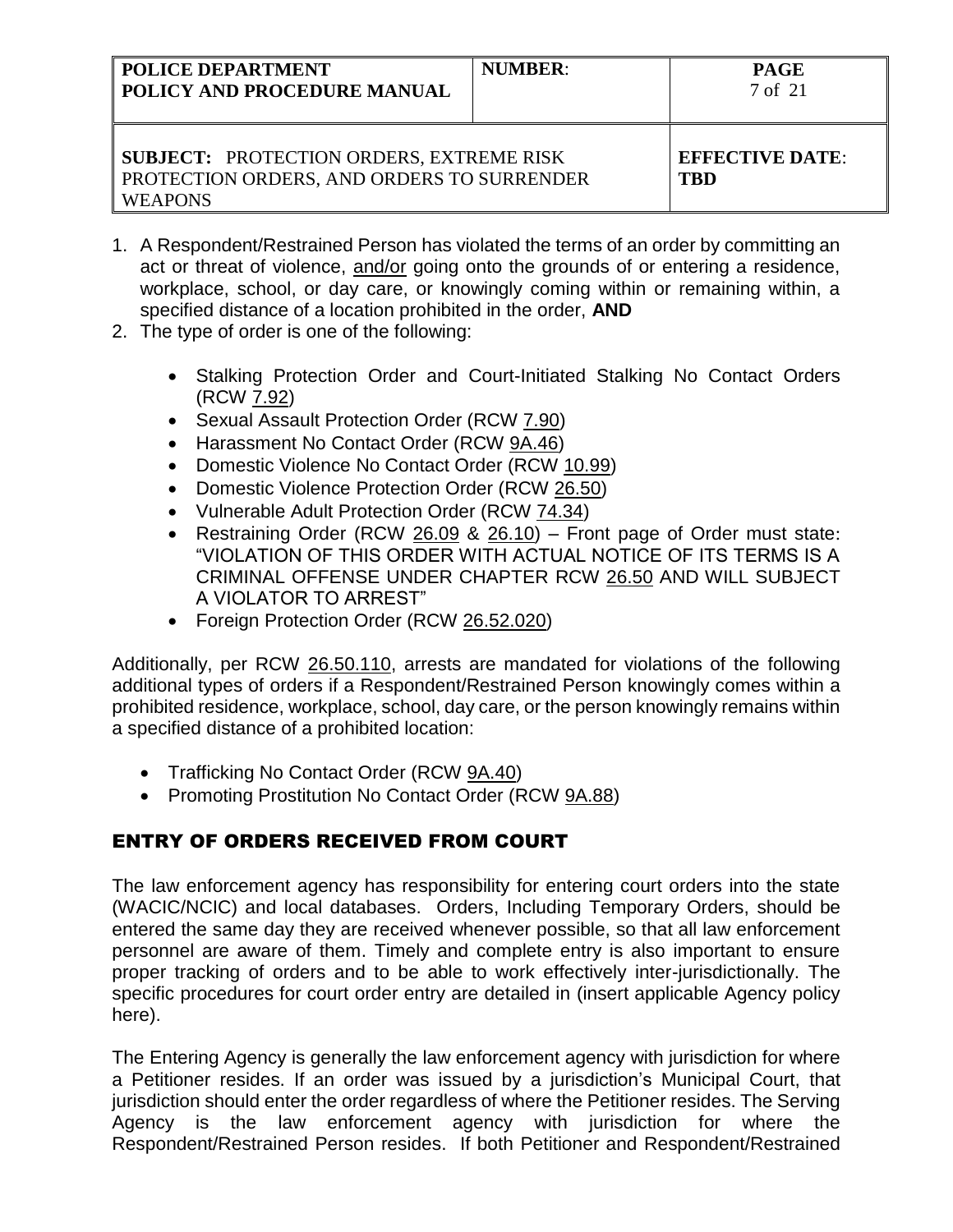| <b>POLICE DEPARTMENT</b><br>  POLICY AND PROCEDURE MANUAL                                                              | <b>NUMBER:</b> | <b>PAGE</b><br>8 of 21        |
|------------------------------------------------------------------------------------------------------------------------|----------------|-------------------------------|
| <b>SUBJECT: PROTECTION ORDERS, EXTREME RISK</b><br><b>PROTECTION ORDERS, AND ORDERS TO SURRENDER</b><br><b>WEAPONS</b> |                | <b>EFFECTIVE DATE:</b><br>TBD |

Person reside in the same city, the law enforcement agency with jurisdiction will both enter and serve the order.

Personnel should also notify the law enforcement agency that issued the CPL to have them inactivate the CPL.

# PREPARING ORDER FOR SERVICE / CREATING INFORMATION PACKET AND SERVICE PACKET

The (Insert applicable agency division/section/unit) should conduct research regarding the Respondent/Restrained Person's history, and create a packet of information for personnel serving the orders. This will help ensure that service is successfully completed and will reduce risks associated with the service.

The information packet should include the following research and documents (these are not provided to the Respondent/Restrained Person):

- Whether the Respondent/Restrained Person has any outstanding warrants or has knowingly attempted to acquire a firearm in violation of federal or state law, or been denied an application to purchase or transfer a firearm as the result of a background check that indicates the Respondent/Restrained Person is ineligible to possess a firearm under state or federal law. (WACIC/NCIC check);
- Known information about the Respondent/Restrained Person's in-custody status;
- Information from State DOL regarding any concealed pistol license and pistol transfers, and firearm purchase history (if Social Security Number is known);
- State DOL photograph of Respondent/Restrained Person;
- Local / Agency records of Respondent/Restrained Person;
- Law Enforcement Information Sheet (LEIS), for law enforcement personnel use only;
- Supplemental Law Enforcement Information Sheet Firearms. The Firearm LEIS is first-hand information from the Petitioner on the types of firearms and the likely known location of the firearms.;

The service packet, to be served on the Respondent/Restrained Person, should contain the following documents:

- Petition for Order for Protection
- Law Enforcement Addendum to the Petition (for ERPOs where law enforcement is the Petitioner).
- Temporary Order for Protection and Notice of Hearing
- Order to Surrender Weapons Without Notice (this may not always be issued with a Temporary Order for Protection)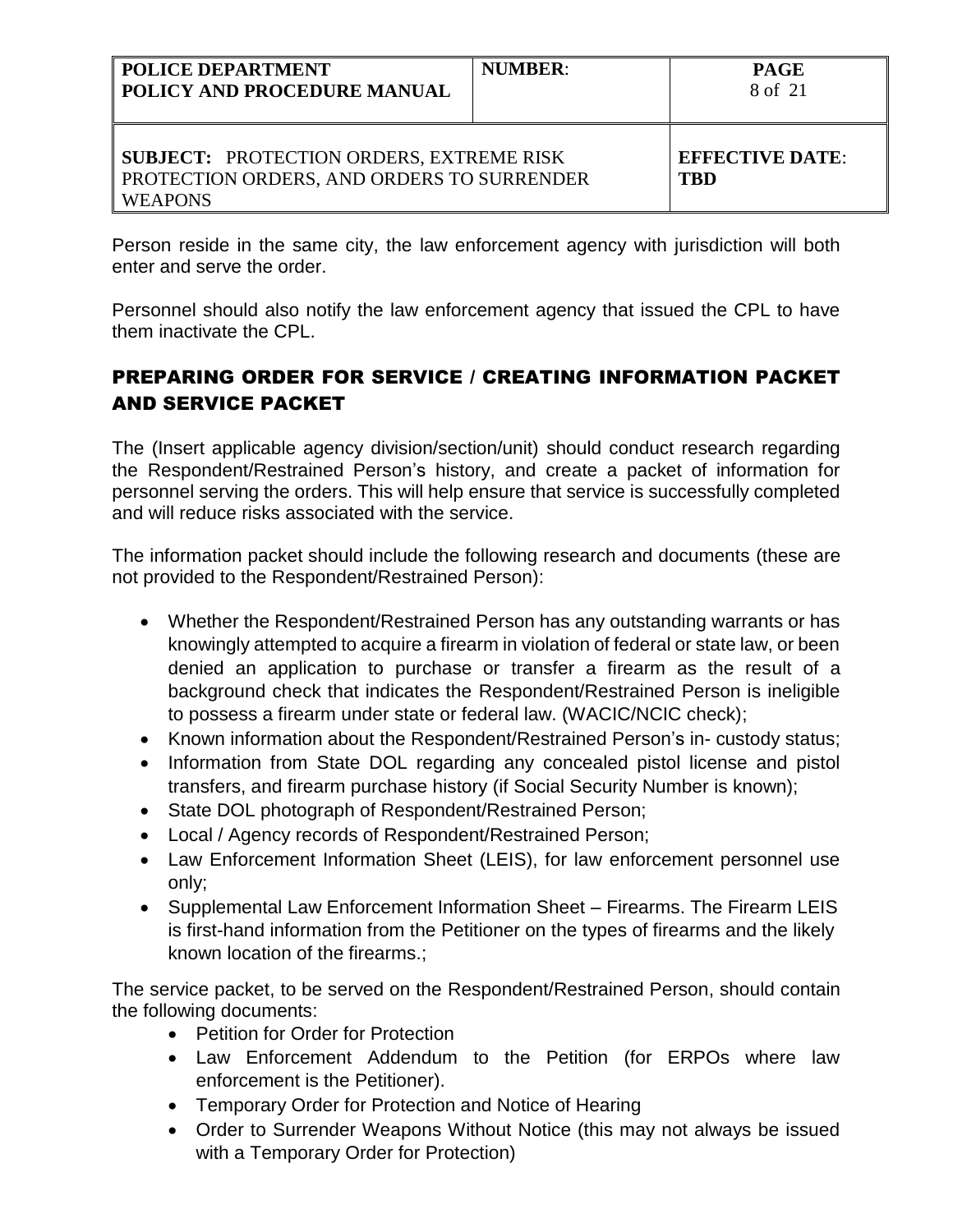| <b>POLICE DEPARTMENT</b><br>POLICY AND PROCEDURE MANUAL                                                         | <b>NUMBER:</b> | <b>PAGE</b><br>9 of 21               |
|-----------------------------------------------------------------------------------------------------------------|----------------|--------------------------------------|
| <b>SUBJECT: PROTECTION ORDERS, EXTREME RISK</b><br>PROTECTION ORDERS, AND ORDERS TO SURRENDER<br><b>WEAPONS</b> |                | <b>EFFECTIVE DATE:</b><br><b>TBD</b> |

- Proof of Surrender form
- Instructions explaining how weapons are to be surrendered when applicable

If a court order is not sufficient for service (e.g. expired order, unsigned order, wrong address, etc.), law enforcement personnel should contact the Court Orders Problem-Solver in the Regional Domestic Violence Firearms Enforcement Unit, who will help to get quick resolution of the problem if possible, and efforts should be made to notify the **Petitioner** 

# SERVICE OF ORDERS

### **Risk Assessment**

Some orders may carry more risk for the Protected Person, family, community, or law enforcement, and should be prioritized for service. The (insert applicable agency division/section/unit) should submit all service packets to the on-duty supervisor for review of appropriate staffing and expertise needed for service.

The reviewing supervisor should conduct a formal risk assessment on all orders involving the surrender of weapons, including Extreme Risk Protection Orders. Prioritization of all other orders should be based on the Risk Assessment criteria noted below.

In conducting the review, the reviewing supervisor should keep in mind that the risk of lethality to a Petitioner is heightened upon a Respondent/Restrained Person's first notification of an order. Timing of order service and any required surrender of weapons should be prioritized to occur as expediently as possible based on factors considered in the risk assessment.

High-risk orders should not be served with fewer than two personnel. Factors that should be taken into consideration during the risk assessment include:

- Prior incidents of assault (domestic violence and non-domestic violence)
- Prior incidents of assault or threat against children
- Prior incidents of assault against law enforcement
- Any type of physical violence, stalking or sexual harm toward victim
- Threat to harm or kill victim or others
- Conviction or arrest involving violent acts
- Presence of firearms or other dangerous weapons
- History of alcohol or substance abuse
- Violence against animals
- Behavioral crisis indicative of dangerousness to self and/or others including suicidality.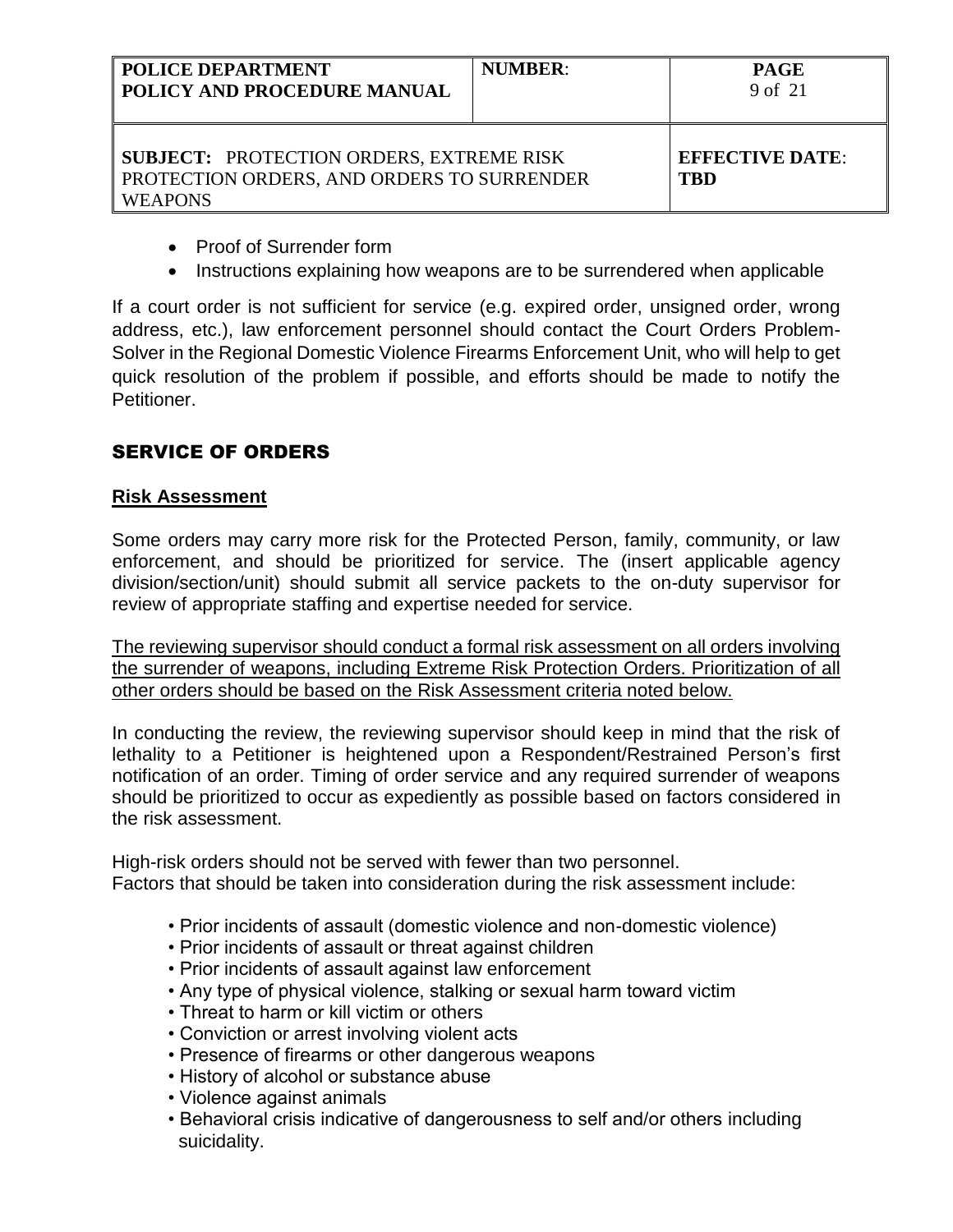| <b>POLICE DEPARTMENT</b><br>  POLICY AND PROCEDURE MANUAL                                                              | <b>NUMBER:</b> | <b>PAGE</b><br>$10$ of $21$   |
|------------------------------------------------------------------------------------------------------------------------|----------------|-------------------------------|
| <b>SUBJECT: PROTECTION ORDERS, EXTREME RISK</b><br><b>PROTECTION ORDERS, AND ORDERS TO SURRENDER</b><br><b>WEAPONS</b> |                | <b>EFFECTIVE DATE:</b><br>TBD |

## **Order Service**

- 1. Prior to serving the order, assigned personnel should read the order and the petition thoroughly and verify that the correct person is being served.
- 2. Prior to serving the order, assigned personnel should verify all firearms identified in the order and from any available information. All firearms must be surrendered upon service.
- 3. Service is not considered valid unless the Respondent/Restrained Person is personally served, has knowledge of the order, or unless the court specifies otherwise.
- 4. The first attempt at service should, if possible, occur within 24 hours of receiving the order and service packet from the (insert applicable agency division/section/unit). If the first attempt is not successful, no fewer than two additional attempts should be made to serve the order. If the Respondent/Restrained Person was determined to be high-risk, additional attempts at service should be made.
- 5. Each attempt at service should be noted in the Service Packet and reflected in CAD records, with date, time, address, and the reason service was not completed. Any known or suspected attempts by a Respondent/Restrained Person to avoid service should also be noted on the Return of Service form.
- 6. Service should be completed at least five court days prior to the hearing date (business days - Monday through Friday, excluding holidays) wherever possible so that the court hearing is not delayed, which can result in ongoing risk to the victim. However, service attempts should continue until the date of the hearing.
- 7. If the Respondent/Restrained Person is in the Protected Person's presence at the time of contact for service, serving personnel should take reasonable steps to separate the parties when possible prior to completing the service or inquiring about or collecting firearms.
- 8. If the Respondent/Restrained Person is served in the Protected Person's presence, serving personnel should take reasonable steps to help safeguard the Protected Person. (See Washburn v. Federal Way, 178 Wn.2nd 732 (2013)). These steps also apply to civil standbys. Personnel should document any steps taken to ensure Protected Person's safety. Examples of reasonable steps may include:
	- If the order is served at the Protected Person's home, personnel should remain on-scene until the Respondent/Restrained Person departs.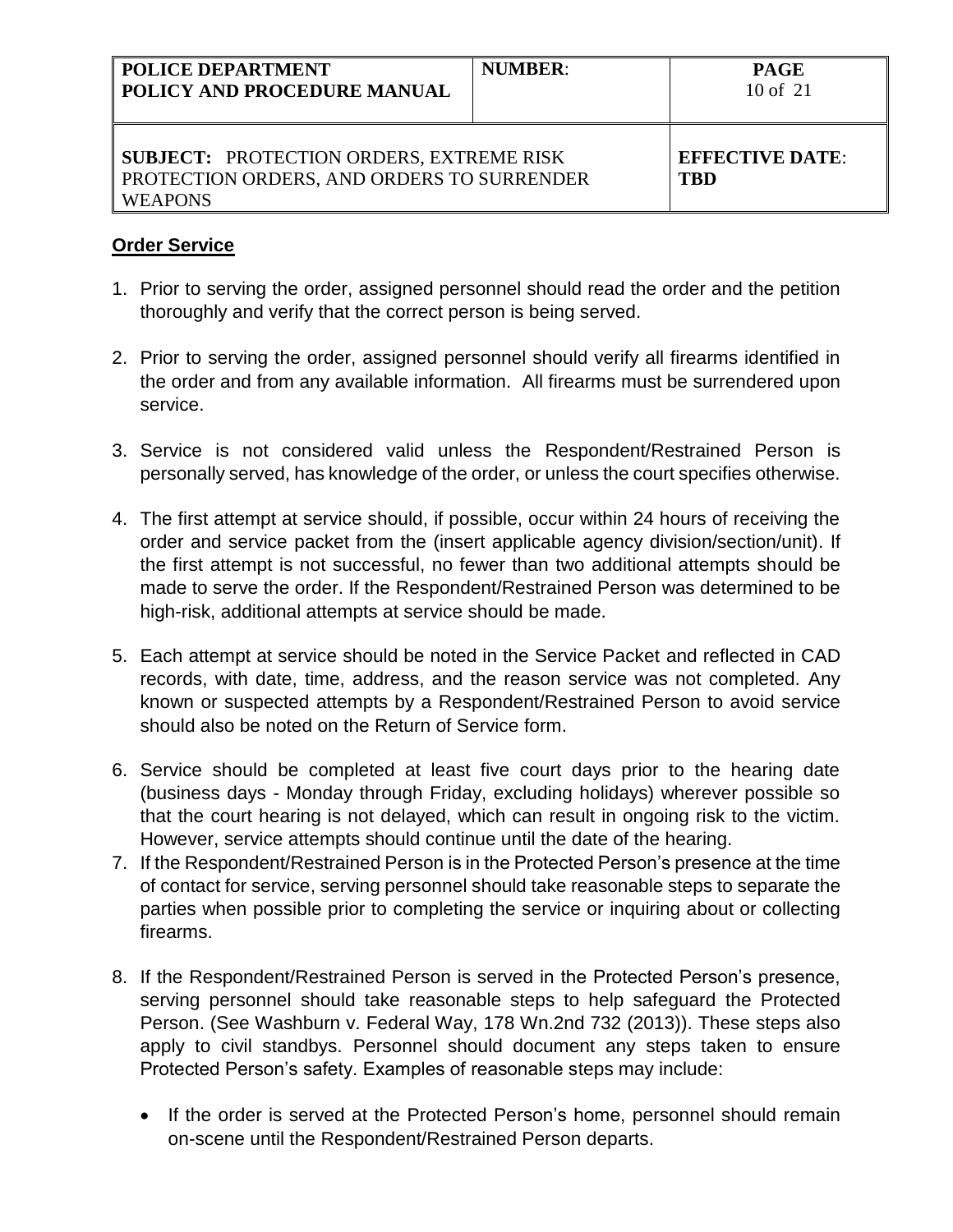| <b>POLICE DEPARTMENT</b><br>POLICY AND PROCEDURE MANUAL                                                         | <b>NUMBER:</b> | <b>PAGE</b><br>11 of $21$     |
|-----------------------------------------------------------------------------------------------------------------|----------------|-------------------------------|
| <b>SUBJECT: PROTECTION ORDERS, EXTREME RISK</b><br>PROTECTION ORDERS, AND ORDERS TO SURRENDER<br><b>WEAPONS</b> |                | <b>EFFECTIVE DATE:</b><br>TRD |

- If the order is served at the Respondent/Restrained Person's home, personnel should remain on-scene until the Protected Person departs.
- If the order is served at a third-party location, personnel should remain on-scene until either the Respondent/Restrained Person or the Protected Person departs.
- 9. If the Protected Person has provided information about additional firearms the Respondent/Restrained Person has access to, personnel should take reasonable steps to obtain them in accordance with this policy.
- 10.Personnel completing the service should take steps, when needed, to ensure that the Respondent/Restrained Person understands the order (e.g. use of an interpreter).
- 11.Expired court orders shall not be served and should be returned to the Court Orders Problem-Solver in the Regional Domestic Violence Firearms Enforcement Unit.
- 12.Unsigned court orders shall not be served and should be returned to the Court Orders Problem-Solver.
- 13.Attempts should be made to notify the Petitioner if an order cannot be served.

# **Successful Service of Orders**

- 1. Provide the Respondent/Restrained Person with copies of all the forms, **EXCEPT**:
	- Law Enforcement Information Sheet (LEIS)
	- Supplemental Law Enforcement Information Sheet Firearms
	- Return of Service Sheet
- 2. Complete the Return of Service form. Note that **every box must be marked** for each document that was required to be served or the court may determine that the service was incomplete and will require a continuance and further attempts to serve the Respondent/Restrained person to ensure proper service. These delays can result in additional risk to the Protected Person. Sign and date the form. Your agency's procedure may also include immediate notification of the records unit of the time and date service was completed.
- 3. Document on the Return of Service form any behavior or pertinent evidence (e.g. belligerence at time of service, threats, avoidance of service, description of firearms seen at the time of service, as well as Respondent's statements regarding possession of the firearms. This kind of information won't be available to the court unless it is included on the Return of Service form.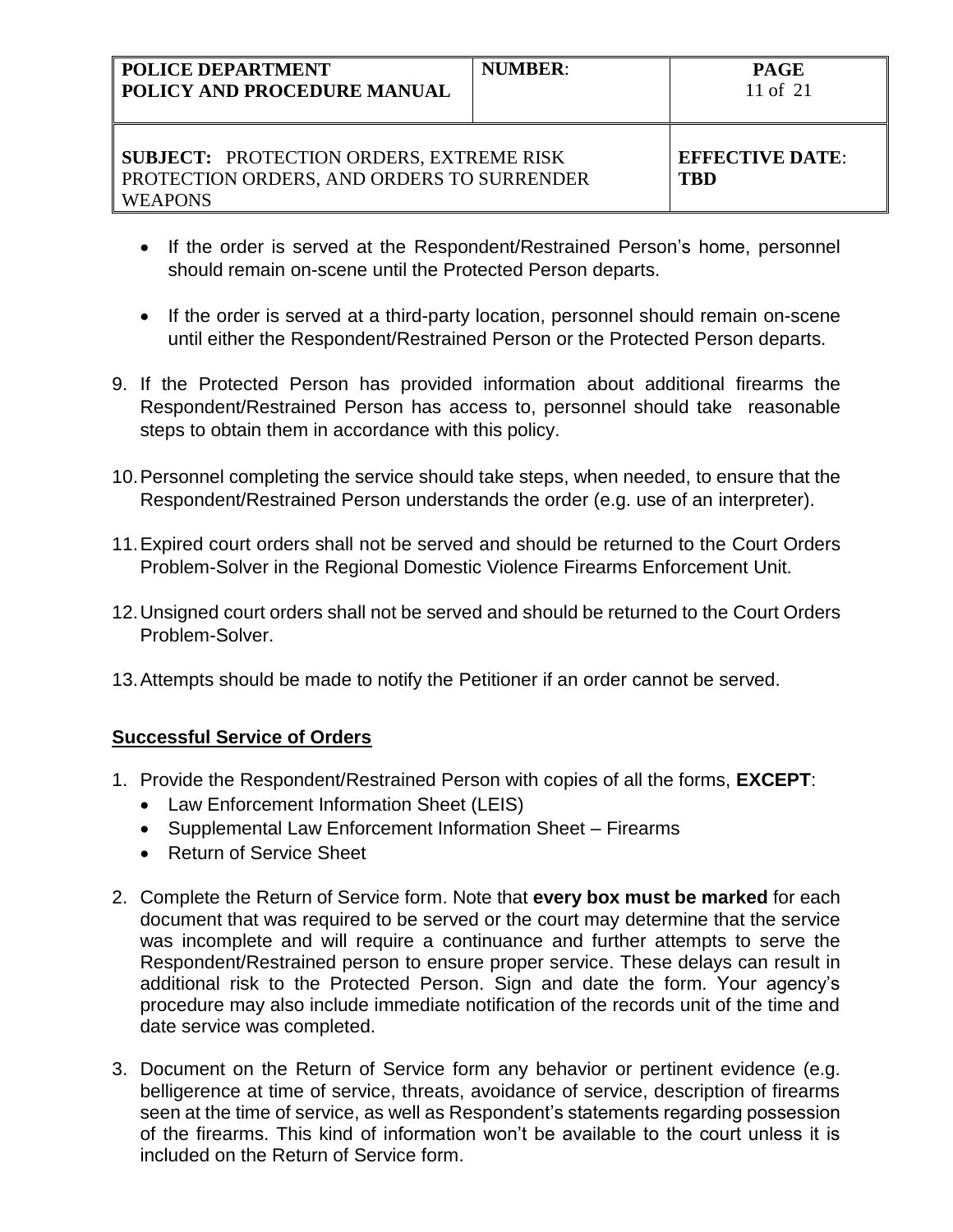| POLICE DEPARTMENT<br>POLICY AND PROCEDURE MANUAL                                                                | <b>NUMBER:</b> | <b>PAGE</b><br>$12$ of $21$          |
|-----------------------------------------------------------------------------------------------------------------|----------------|--------------------------------------|
| <b>SUBJECT: PROTECTION ORDERS, EXTREME RISK</b><br>PROTECTION ORDERS, AND ORDERS TO SURRENDER<br><b>WEAPONS</b> |                | <b>EFFECTIVE DATE:</b><br><b>TBD</b> |

- 4. A supervisor should review the completed Return of Service form for thoroughness and quality control.
- 5. Attempt to notify the Petitioner/Protected Person if phone or email contact information has been provided.

### **Unsuccessful Service of Orders**

If attempts at service are not successful, complete the Return of Service form or the form letter showing that the order was not served, stating the reason. Include all attempts made to serve the Respondent/Restrained Person, including any avoidance attempts made by the Respondent/Restrained Person. Efforts should be made to contact the protected party about the inability to serve, using the email or phone number provided.

## ORDER TO SURRENDER WEAPONS

No Contact Orders and Protection Orders may also include an Order to Surrender Weapons (OTSW). Typically, the Protected Person will provide information as to the number and types of firearms the Restrained Person possesses, if it is known. Personnel should follow the following procedures for an OTSW:

- 1. Follow the instructions provided in the court order.
- 2. Although the order may specify specific firearms brands and models to be surrendered, personnel should also ask the victim separately for ALL firearms to which a Respondent/Restrained Person has access to or is in possession of, in addition to any firearms specifically listed in the order.
- 3. Advise the Respondent/Restrained Person that the court has ordered that all firearms in his or her custody, control, or possession, and any CPL, must be immediately temporarily turned over to law enforcement for safe-keeping.
- 4. Explain to the Respondent/Restrained Person this is a temporary court order, law enforcement will retain the firearms for safe-keeping, and s/he can contest it at the hearing.
- 5. If the Respondent/Restrained Person denies possession of firearm(s), conduct basic investigative steps to help verify or disprove Respondent/Restrained Person's claims. Note on the Return of Service if Respondent/Restrained Person asserts he or she possesses no weapons or a CPL.
- 6. Ask the Respondent/Restrained Person if s/he will consent to a search. *(Refer to specific agency policies concerning search procedures.)*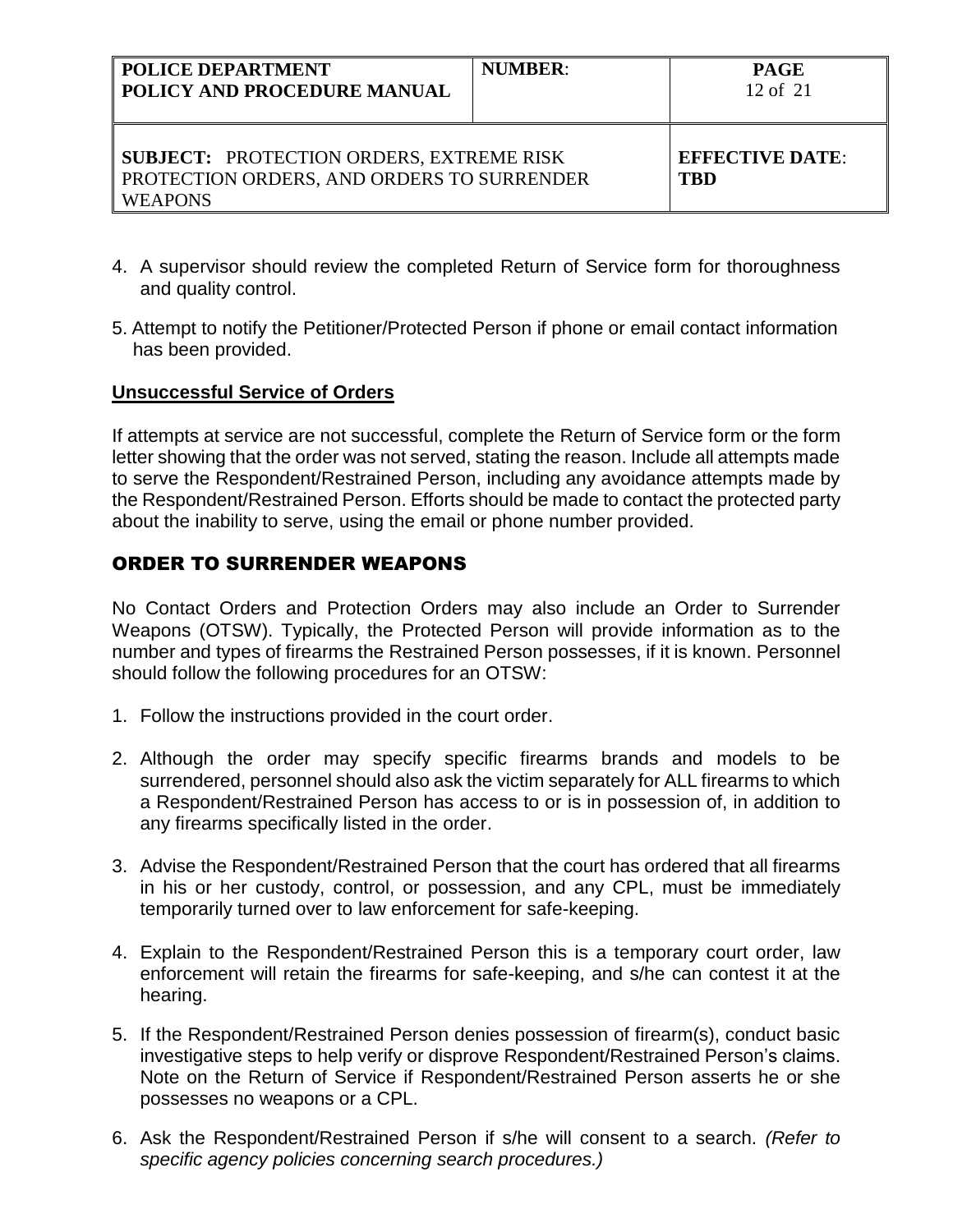| <b>POLICE DEPARTMENT</b><br>POLICY AND PROCEDURE MANUAL                                                         | <b>NUMBER:</b> | <b>PAGE</b><br>13 of 21              |
|-----------------------------------------------------------------------------------------------------------------|----------------|--------------------------------------|
| <b>SUBJECT: PROTECTION ORDERS, EXTREME RISK</b><br>PROTECTION ORDERS, AND ORDERS TO SURRENDER<br><b>WEAPONS</b> |                | <b>EFFECTIVE DATE:</b><br><b>TBD</b> |

- 7. Consider application for a search warrant to ensure all firearms in the Respondent/Restrained Person's custody, control or possession have been surrendered. Take possession of all firearms that are surrendered, are in plain view, or are discovered pursuant to a lawful search. For victim safety, every lawful effort should be made to obtain any and all firearms at the time of the order service, rather than asking the Respondent/Restrained Person to bring firearms to the agency at a later date.
- 8. In order to reduce risk of lethality and harm, if the Respondent/Restrained Person is not physically located where his/her firearms and CPL are located, transport or follow him or her to retrieve all firearms and the CPL whenever practicable.
	- If a Respondent/Restrained Person is served in court or via mail/publication, he or she may surrender firearms and CPL to law enforcement within 48 hours of receiving notice, rather than immediate surrender. Follow-up should be done to ensure this occurred.
- 9. Provide a receipt for all surrendered firearms and CPL to the Respondent/Restrained Person. Keep a copy for agency files. The original is to be filed with the court within 72 hours after the service of the order.
- 10.Book the firearms into evidence according to Agency procedure.
- 11.Complete and sign the Return of Service form and mark the appropriate box for surrender of firearms.
	- Every box must be marked for each document that was required to be served or the court may find that the service was incomplete and will require further service of the Respondent/Restrained Person. Note that there are separate boxes for Orders to Surrender Weapons.
- 12. Attempt to notify the Petitioner/Protected Person if phone or email contact information has been provided.

## **Refusal to Surrender Weapons**

An Order to Surrender Weapons or Extreme Risk Protection Order does not by itself, grant personnel authority to enter homes to seize firearms or effect an arrest. Depending on the specific facts and observations available to personnel at the time of service, there may be articulable exigencies, or keeping in mind victim, family and community safety, it may be prudent under the community caretaking function, for personnel to proceed in seizing firearms without first obtaining a search warrant. Personnel are encouraged to consult with legal professionals for further guidance in this area.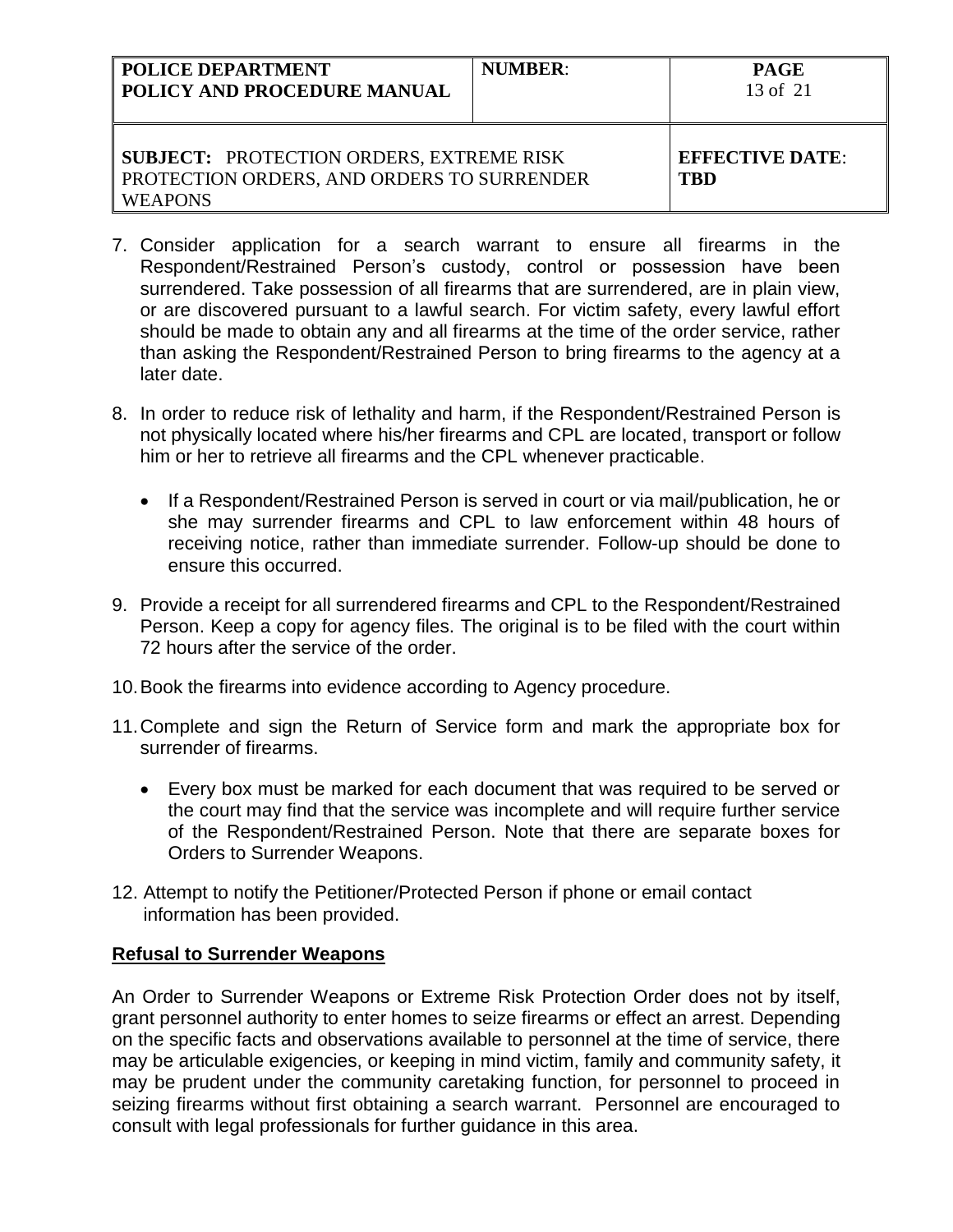| <b>POLICE DEPARTMENT</b><br><b>  POLICY AND PROCEDURE MANUAL</b>                                                       | <b>NUMBER:</b> | <b>PAGE</b><br>14 of $21$            |
|------------------------------------------------------------------------------------------------------------------------|----------------|--------------------------------------|
| <b>SUBJECT: PROTECTION ORDERS, EXTREME RISK</b><br><b>PROTECTION ORDERS, AND ORDERS TO SURRENDER</b><br><b>WEAPONS</b> |                | <b>EFFECTIVE DATE:</b><br><b>TRD</b> |

If a Respondent/Restrained Person refuses to surrender firearms and/or CPL, he or she should be advised that possessing or acquiring a firearm or CPL is prohibited and that violating the order may subject the Respondent/Restrained Person to criminal and civil penalties.

If a Respondent/Restrained Person states they do not possess any firearms and there is probable cause to believe otherwise, personnel should request consent for a search. (*Refer to specific agency policies for consent to search procedures*)

If the Respondent/Restrained Person fails to comply with the surrender of firearms as directed by the order, fails to provide consent for a search, and there is probable cause to believe that the Respondent/Restrained Person possesses or has access to firearms, personnel may apply for a search warrant.

 Absent exigent circumstances or for an articulable community caretaking function, personnel do not have legal authority to detain a Respondent/Restrained Person during OTSW or ERPO service, including the time while applying for a search warrant.

# EXTREME RISK PROTECTION ORDERS (ERPOs)

An Extreme Risk Protection Order is intended to temporarily prevent individuals who are at high risk of harming themselves or others from possessing or accessing firearms. Family, household members, and police agencies may obtain an ERPO when there is evidence that a Respondent/Restrained Person poses a significant danger, including danger as a result of dangerous mental health crisis or violent behavior.

With an ERPO, there is no separate Order to Surrender Weapons. The order itself is the order to surrender. The service of ERPOs takes precedence over the service of other orders, unless the other orders are of similar emergency nature. Due to the nature of these orders, the Respondent/Restrained Person may be uncooperative and present a significant danger to Petitioners and law enforcement.

When personnel encounter a person who expresses interest in petitioning for an ERPO, information should be provided to the person about what an ERPO is and that one may be obtained at Superior Court. Personnel should provide the person with an ERPO brochure or information on how to find additional resources. Available web resources include:

- [http://www.washingtonprotectionorders.org](http://www.washingtonprotectionorders.org/)
- <https://www.courts.wa.gov/forms>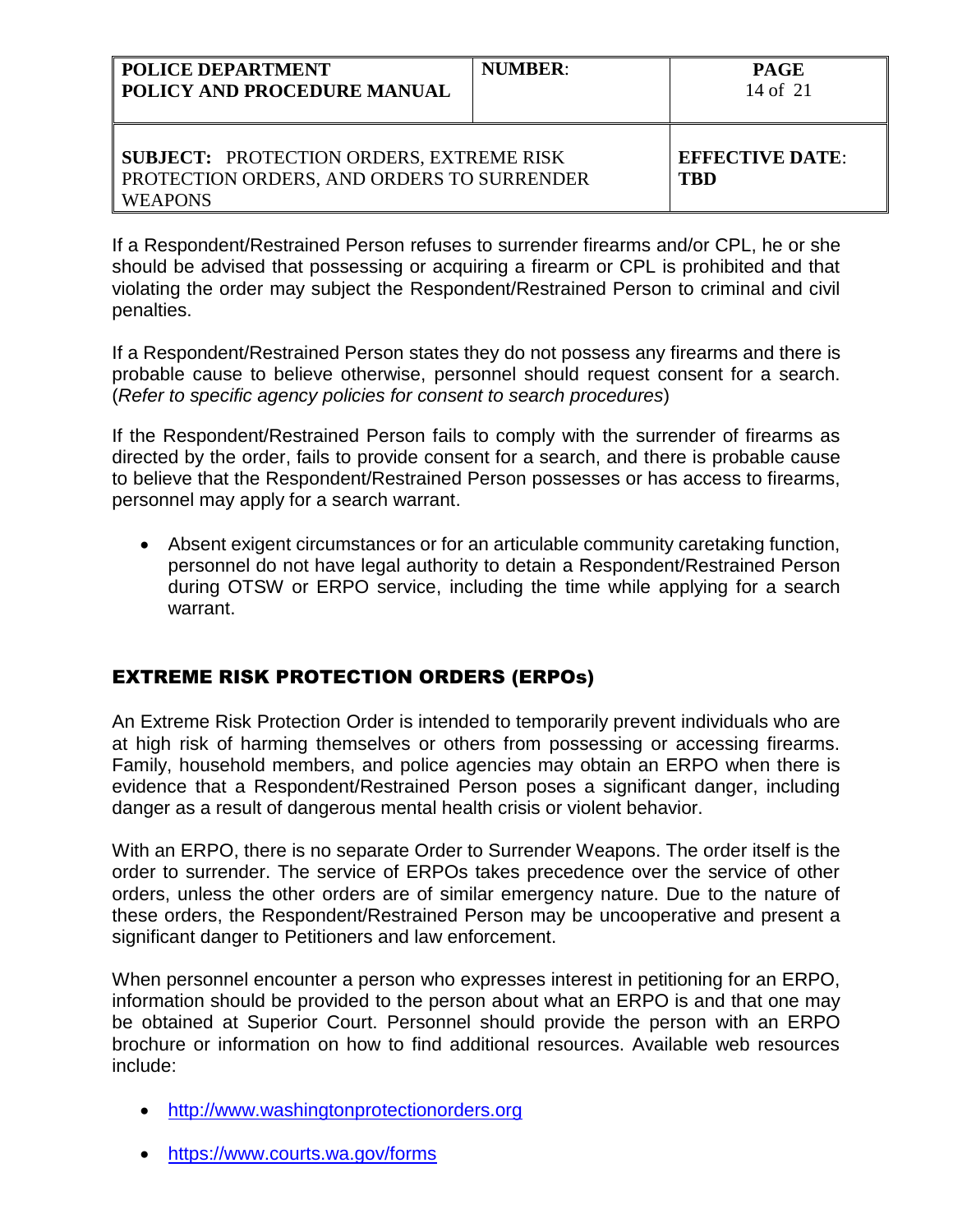| POLICE DEPARTMENT<br>POLICY AND PROCEDURE MANUAL                                                                | <b>NUMBER:</b> | <b>PAGE</b><br>15 of 21              |
|-----------------------------------------------------------------------------------------------------------------|----------------|--------------------------------------|
| <b>SUBJECT: PROTECTION ORDERS, EXTREME RISK</b><br>PROTECTION ORDERS, AND ORDERS TO SURRENDER<br><b>WEAPONS</b> |                | <b>EFFECTIVE DATE:</b><br><b>TBD</b> |

An ERPO is issued for one year by the court. The Respondent/Restrained Person may ask the court to cancel the order once in the 12-month period but must prove that he or she no longer poses a significant danger to self or others by having access to firearms. The Petitioner may ask the court to renew the order for another year at any time after the order has been in effect for 260 days.

Unlike all other types of Protection Orders, with ERPOs, a law enforcement officer may be the individual who files a petition for this type of order. (RCW 7.94.030). If there is reasonable belief that a person is a present danger to him/herself or another person by controlling, owning, purchasing, possessing, receiving or otherwise having custody of a firearm and an officer believes an ERPO would assist, the officer should review the circumstances with his/her on-duty supervisor. The supervisor will review any requests to petition the court for an ERPO with a command personnel prior to submitting a petition.

Personnel petitioning the court must use the mandatory ERPO petition and order forms created by the Administrative Office of the Court. In addition, a Law Enforcement Addendum to the Petition is available for Law Enforcement Petitioners and should be submitted with the ERPO petition.

## **Law Enforcement ERPO Petition Procedure**

Law enforcement personnel should obtain approval from command personnel prior to submitting a petition on behalf of the Agency for an Extreme Risk Protection Order. Consideration should also be given to consulting with the Agency Navigator and/or one of the Regional Unit prosecutors or a local prosecutor when petitioning for an ERPO. Personnel should follow the following procedures to petition for an ERPO:

- 1. Complete ERPO Petition forms. The forms are located at: [www.washingtonprotectionorders.org.](http://www.washingtonprotectionorders.org/) Information in the Petition should include the following:
	- Detailed explanation of why the Respondent/Restrained Person poses a significant danger of injuring self or others by having in his or her custody or control, purchasing, possessing, or receiving firearms. Explanations may include:
		- o A recent act or threat of violence by the Respondent/Restrained Person against self or others, whether or not such violence or threat of violence involves a firearm;
		- o A pattern of acts or threats of violence by the Respondent/Restrained Person against self or others;
		- o Any behavioral issues of the Respondent/Restrained Person that might contribute to dangerousness;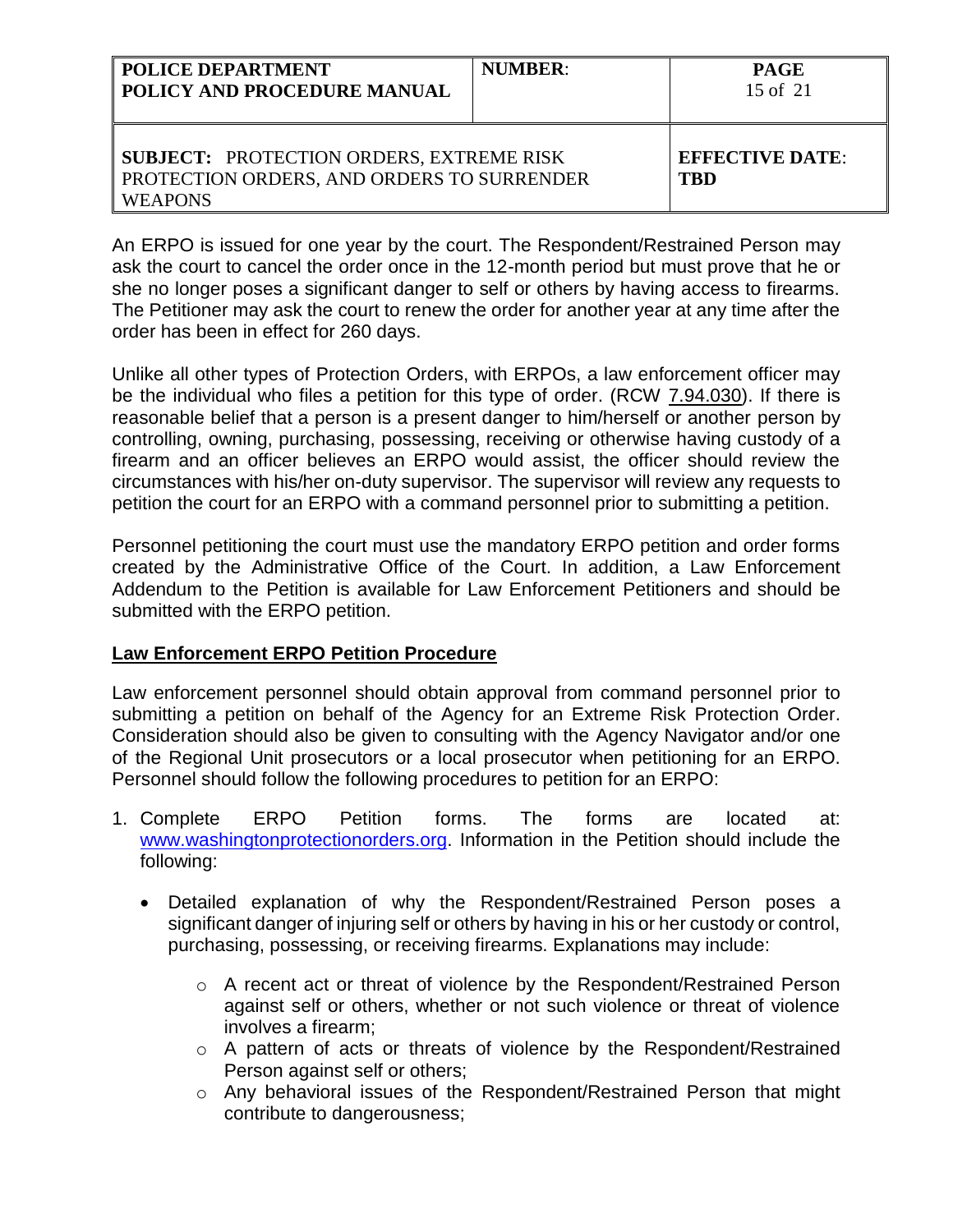| <b>POLICE DEPARTMENT</b><br>POLICY AND PROCEDURE MANUAL                                                         | <b>NUMBER:</b> | <b>PAGE</b><br>16 of $21$     |
|-----------------------------------------------------------------------------------------------------------------|----------------|-------------------------------|
| <b>SUBJECT: PROTECTION ORDERS, EXTREME RISK</b><br>PROTECTION ORDERS, AND ORDERS TO SURRENDER<br><b>WEAPONS</b> |                | <b>EFFECTIVE DATE:</b><br>TBD |

- o The history of use, attempted use, or threatened use of physical force by the Respondent/Restrained Person against another person, or the Respondent/Restrained Person's history of stalking another person.
- The number, types, and locations of any firearms believed to be in the Respondent/Restrained Person's current ownership possession, custody, or control;
- Whether there is a known existing Protection Order governing the Respondent/Restrained Person, under chapter 7.90, 7.92, 10.14, 9A.46, 10.99, 26.50, or 26.52 RCW or under any other applicable statute;
- Whether there is a pending lawsuit, complaint, petition, or other action between the parties under the laws of Washington;
- A violation by the Respondent/Restrained Person of a Protection Order or a No Contact Order issued under chapter 7.90, 7.92, 10.14, 9A.46, 10.99, 26.50, or 26.52 RCW;
- A previous or existing ERPO issued against the Respondent/Restrained Person;
- A violation of a previous or existing ERPO issued against the Respondent/Restrained Person;
- A prior arrest or conviction of the Respondent/Restrained Person for a crime that constitutes domestic violence as defined in RCW 10.99.020;
- The Respondent/Restrained Person's ownership or access to, or intent to possess firearms;
- The unlawful or reckless use, display, or brandishing of a firearm by the Respondent/Restrained Person;
- Any prior arrest of the Respondent/Restrained Person for a felony offense or violent crime;
- Corroborated evidence of the abuse of controlled substances or alcohol by the Respondent/Restrained Person; and
- Evidence of recent acquisition of firearms by the Respondent/Restrained Person.
- 2. Complete Law Enforcement Addendum (LEA). The LEA Addendum to the Petition is for law enforcement Petitioners only and can offer the court a more complete picture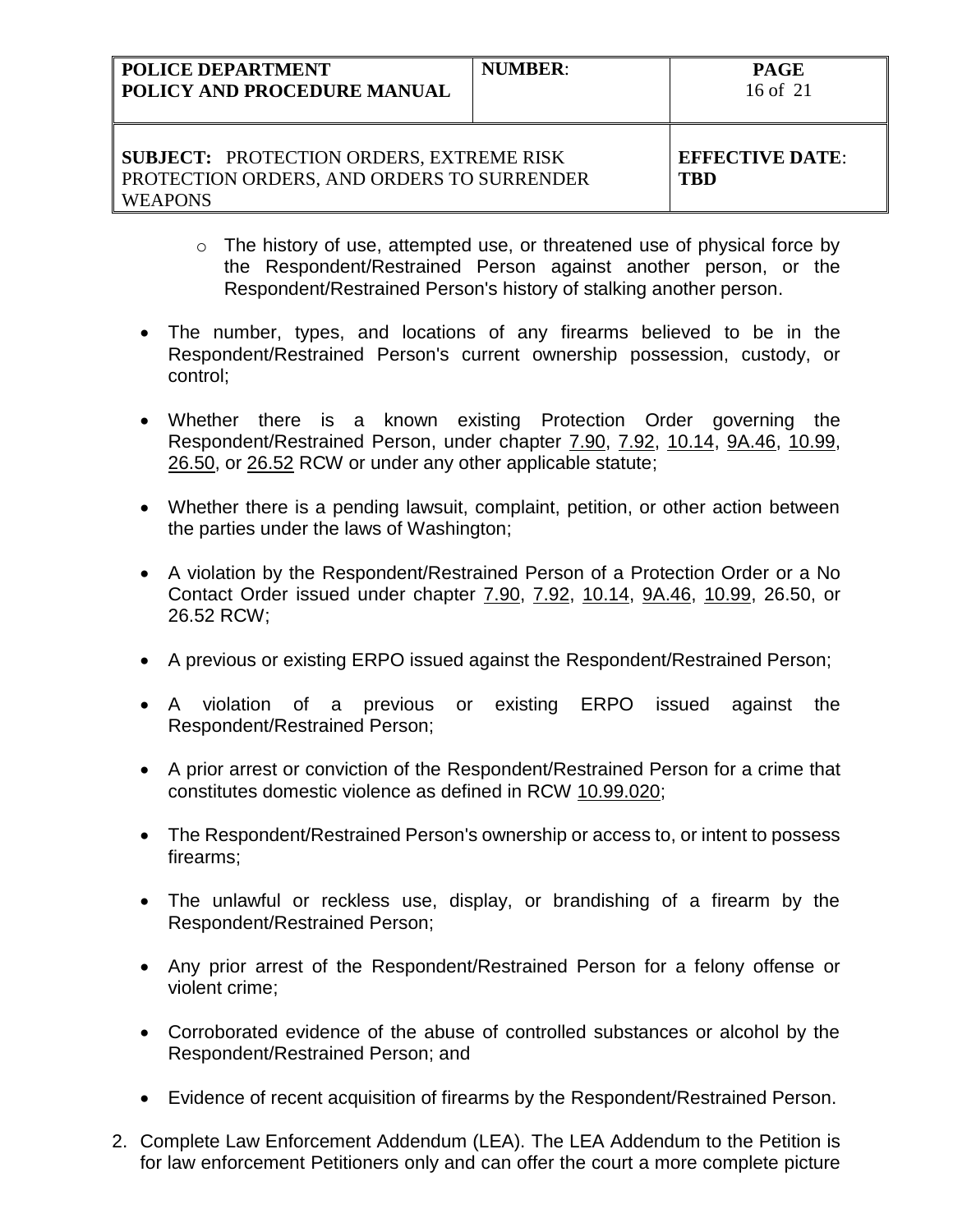| <b>POLICE DEPARTMENT</b><br>  POLICY AND PROCEDURE MANUAL                                                              | <b>NUMBER:</b> | <b>PAGE</b><br>17 of 21              |
|------------------------------------------------------------------------------------------------------------------------|----------------|--------------------------------------|
| <b>SUBJECT: PROTECTION ORDERS, EXTREME RISK</b><br><b>PROTECTION ORDERS, AND ORDERS TO SURRENDER</b><br><b>WEAPONS</b> |                | <b>EFFECTIVE DATE:</b><br><b>TBD</b> |

of the Respondent/Restrained Person and history than may otherwise be included in the Petition.

- 3. Complete the Law Enforcement Information Sheet (LEIS). The LEIS should include the Respondent/Restrained Person's full name, date of birth, address, and other identifying information (e.g. height, weight, eye color, driver's license, etc.)
- 4. Complete the Supplemental Law Enforcement Information Sheet Firearms. This will include any available information regarding the Respondent/Restrained Person's firearms, including firearms location.
- 5. Personnel should make a good faith effort to provide notice to a family or household member of the Respondent/Restrained Person and any known third parties who have been specifically identified as being at risk of violence. Personnel will attempt notification prior to filing the Petition, if possible, and if not possible, personnel will notify after filing the Petition. Notification attempts should be documented in the CAD or supplemental report.
- 6. Submit completed forms to the appropriate court clerk. The clerk will assign the Petition a case number and provide a date and time for the hearing. If a temporary order is not requested, the hearing to issue the order may take place in up to 14 days.

7. If law enforcement personnel file the Petition, they must attend the hearing(s). (If a hearing is continued and law enforcement does not appear, the court may dismiss the ERPO Petition.)

## **Ex Parte Extreme Risk Protection Orders**

This temporary order is issued by the court without notification to the Respondent/Restrained Person. Petitioners may request that an Ex Parte ERPO be issued before a full hearing on the Petition, by including facts in the Petition that based on personal knowledge the Respondent/Restrained Person poses a significant danger of causing personal injury to self or others in the near future by having in his or her custody or control, purchasing, possessing, or receiving a firearm. It is helpful to note as well that providing notice of the hearing to the Respondent/Restrained Person may increase the danger to the Petitioner or others.

If a court finds there is reasonable cause to believe that the Respondent/Restrained Person poses a significant danger of causing personal injury to self or others in the near future by having in his or her custody or control, purchasing, possessing, or receiving a firearm, (and may also note that providing notice increases danger to the Petitioner or others), the court shall issue an Ex Parte ERPO.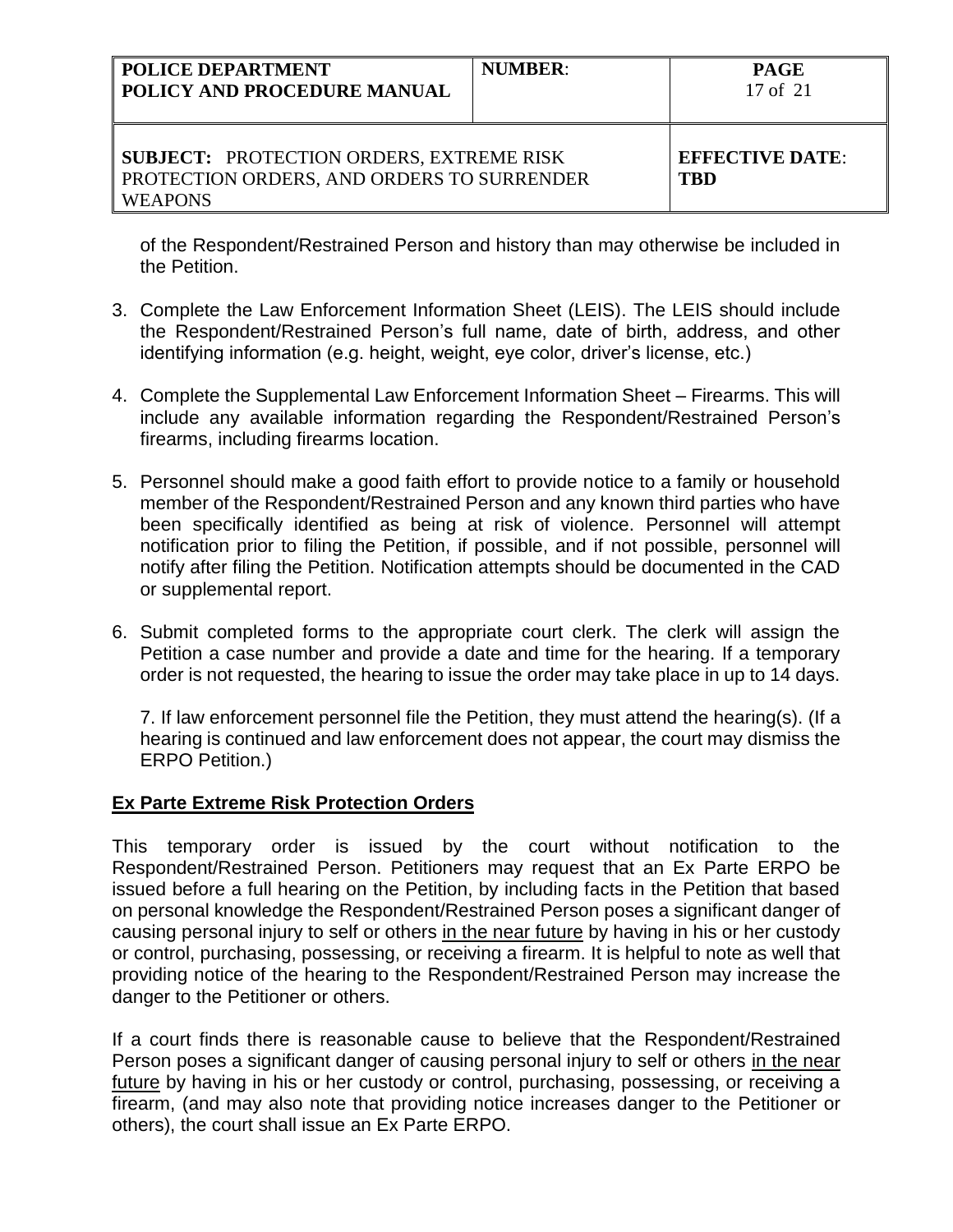| <b>POLICE DEPARTMENT</b><br>POLICY AND PROCEDURE MANUAL                                                         | <b>NUMBER:</b> | <b>PAGE</b><br>18 of 21              |
|-----------------------------------------------------------------------------------------------------------------|----------------|--------------------------------------|
| <b>SUBJECT: PROTECTION ORDERS, EXTREME RISK</b><br>PROTECTION ORDERS, AND ORDERS TO SURRENDER<br><b>WEAPONS</b> |                | <b>EFFECTIVE DATE:</b><br><b>TBD</b> |

If law enforcement is seeking an Ex Parte ERPO during non-business hours (nights and weekends), law enforcement should contact the Regional Domestic Violence Firearms Enforcement Unit (as with the after-hours search warrant process).

## **Service of ERPOs**

ERPOs and Ex Parte ERPOs should be served in the same manner as Orders to Surrender Weapons. Ex Parte ERPOs should be served concurrently with the notice of hearing and petition. Personnel should be cognizant there may be an escalated risk of danger to officers and Petitioners during and following the service of Ex Parte ERPOs.

# SURRENDER, STORAGE AND RETURN OF FIREARMS

**In the interest of public safety, it is the policy of the (***Insert agency name***) Law Enforcement Agency to accept surrendered firearms regardless of where a Respondent/Restrained Person resides, and to record which firearms were surrendered and when, to ensure that verification of compliance with the Court Order can be determined.**

## **Surrender by appointment** *(When allowed by agency):*

- 1. Respondent/Restrained Person may call the law enforcement agency to schedule an appointment to surrender firearms and CPL. *(Insert applicable agency procedure for scheduling appointment.)* In the interest of public safety, appointments should be scheduled at the soonest opportunity. Respondent/Restrained Person should also be advised of the potential for delay based on personnel availability, even with a scheduled appointment.
- 2. Respondent/Restrained Person should be advised to come to the agency at the appointed time with unloaded firearms in vehicle. Respondent/Restrained Person should be advised to leave the firearms and ammunition inside the vehicle. No firearms should be brought into the agency building by the Respondent/Restrained Person
- 3. Personnel should take the surrendered firearms, ammunition and CPL into the property room while the Respondent/Restrained Person waits in the lobby (*or follow specific agency procedures*).
- 4. Personnel should check WACIC/NCIC to ensure that any firearm is not listed as stolen and that all identified firearms have been surrendered.
- 5. Personnel should provide the Respondent/Restrained Person with a property receipt. A copy of the receipt should be added to the agency case file.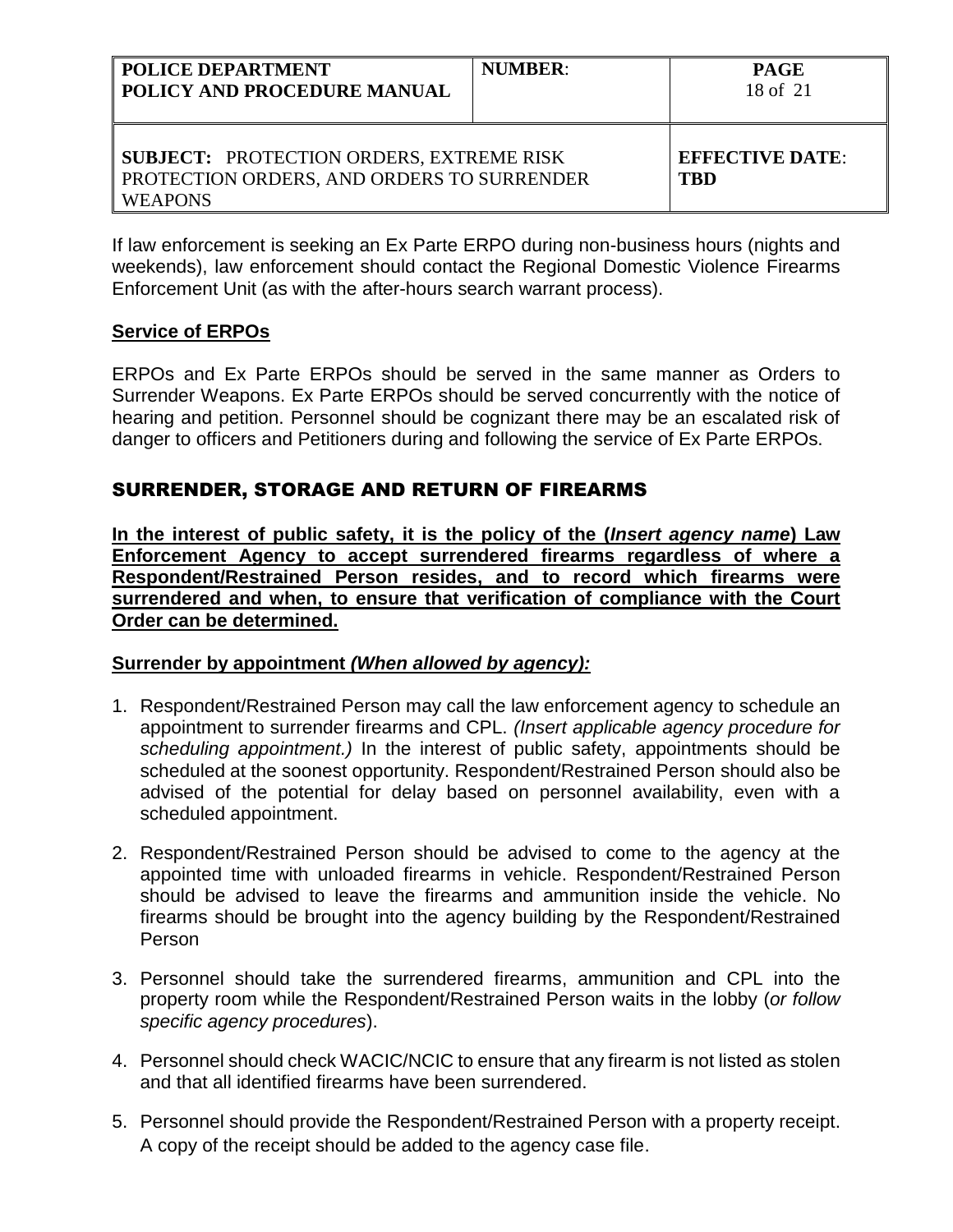| <b>POLICE DEPARTMENT</b><br>  POLICY AND PROCEDURE MANUAL                                                              | <b>NUMBER:</b> | <b>PAGE</b><br>19 of $21$     |
|------------------------------------------------------------------------------------------------------------------------|----------------|-------------------------------|
| <b>SUBJECT: PROTECTION ORDERS, EXTREME RISK</b><br><b>PROTECTION ORDERS, AND ORDERS TO SURRENDER</b><br><b>WEAPONS</b> |                | <b>EFFECTIVE DATE:</b><br>TBD |

- 6. Personnel should complete a supplemental report to be added to the agency case file.
- 7. Personnel should notify the clerk's office in the applicable issuing court of the weapon surrender or the court will not find compliance with the Court Order.

## **Surrender by Walk-in**

Same as steps 3 through 7 above. Respondent/Restrained Person should be encouraged to wait for available personnel if the agency anticipates a delay by responding personnel.

### **Storage of Firearms**

Firearms and CPLs surrendered under RCW 9.41.800 (Surrender of Weapons or Licenses) should be stored pursuant to the procedures in the agency Property and Evidence Manual.

### **Return of Firearms and CPL**

The Respondent/Restrained Person must have proper identification and authority from the court for the firearms and CPL to be returned. In addition, the Protected Person or family members could be at greater risk after a firearm is returned. Timely notification to the Protected Person of any firearms to be returned may help reduce the risk of violence or lethality.

Firearms surrendered pursuant to a Court Order should only be returned to the rightful owner pursuant to proof of a specific court order revoking the Surrender Order and granting the release of the firearms at issue, subject to the Respondent/Restrained Person's eligibility to possess firearms.

Prior to the return of a firearms or CPL, Evidence personnel should ensure confirmation of the following:

- That the Protected Person and/or family or household members have been notified immediately that the Respondent/Restrained Person has requested the return of surrendered firearms and/or CPL. The law requires reasonable efforts be made to reach the Protected Person.
- That the individual and/or owner is otherwise eligible to possess a firearm, regardless of the status of this particular order. The following databases must be checked:
	- $\circ$  NCIC III / WACIC Check for protection orders, felony or DV warrants, or active DOC status.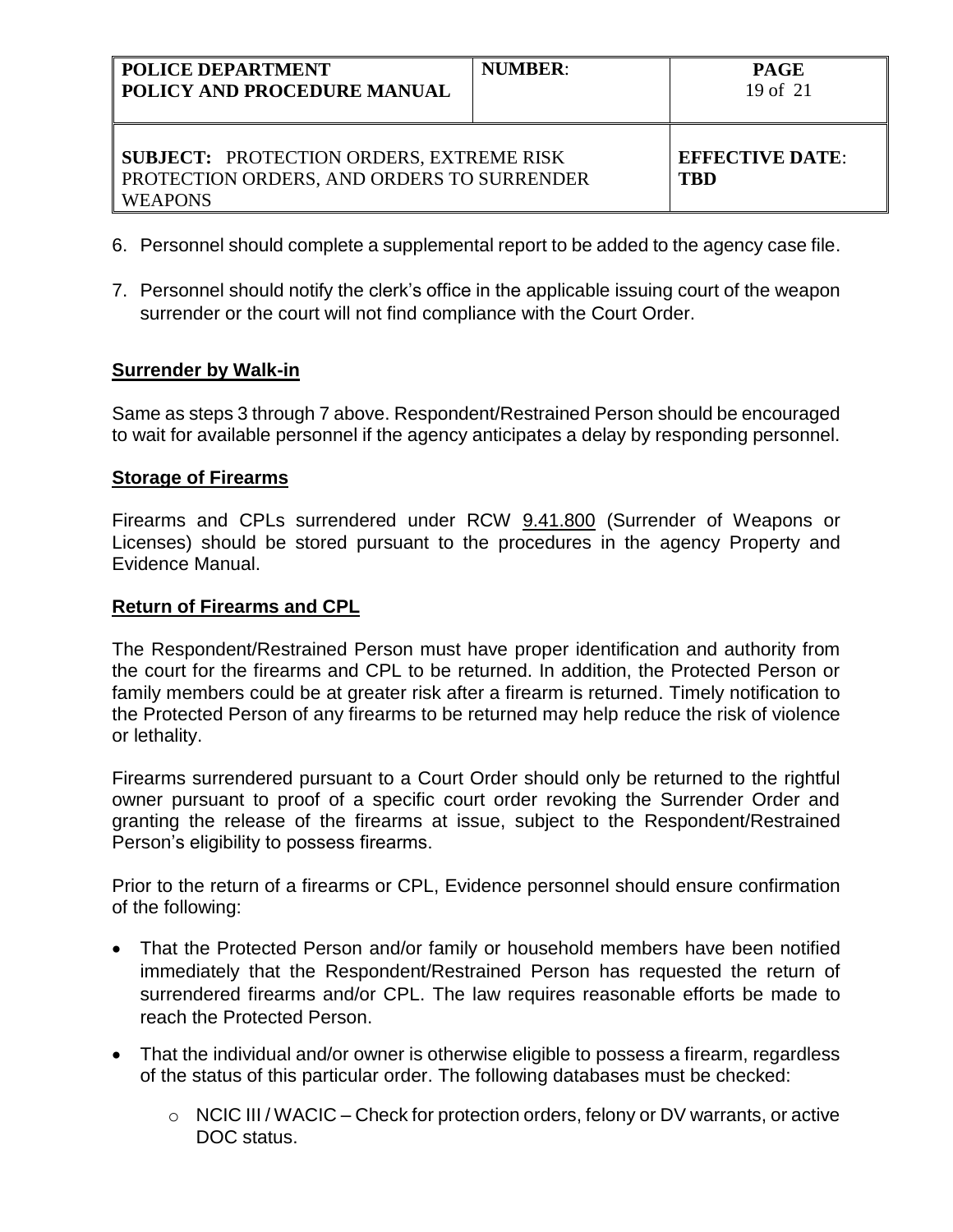| <b>POLICE DEPARTMENT</b><br><b>POLICY AND PROCEDURE MANUAL</b>                                                  | <b>NUMBER:</b> | <b>PAGE</b><br>20 of 21       |
|-----------------------------------------------------------------------------------------------------------------|----------------|-------------------------------|
| <b>SUBJECT: PROTECTION ORDERS, EXTREME RISK</b><br>PROTECTION ORDERS, AND ORDERS TO SURRENDER<br><b>WEAPONS</b> |                | <b>EFFECTIVE DATE:</b><br>TBD |

- o NICS Obtain an NTN number.
- $\circ$  JIS / DISCUS / JABS (if agency has access) Check for pending cases that may not be included in the NCIC check. Check for disqualifying juvenile convictions.
- $\circ$  DSHS Request mental health background check.
- That the individual to whom the firearms are to be returned is the individual from whom the firearms were obtained, or an authorized representative of that individual, or another person identified by a Court Order.
- Proof of a Court Order authorizing release of the firearms and CPL.
- The Protection Order has expired by its terms or is dismissed and is no longer in effect.
- The Order was a temporary order that has expired and the court denied a motion for a permanent order.
- The Order has been modified by the court and the person is no longer prohibited from possessing firearms.
- The firearms are not required to be held for evidence or another reason.
- If the owner is eligible to possess firearms but the agency has knowledge the owner lives with a person who is ineligible to possess firearms (felon, disqualifying DV convictions, No Contact and Protection Orders), the firearms may not be released without a Court Order. Felons and others disqualified from possession are prohibited from actual or constructive possession.
- If a person other than the Respondent/Restrained Person claims title to any firearms surrendered and is determined by the agency to be the lawful owner of the firearm, the owner should be advised that he or she may request of the court that the firearm should be returned to him or her.